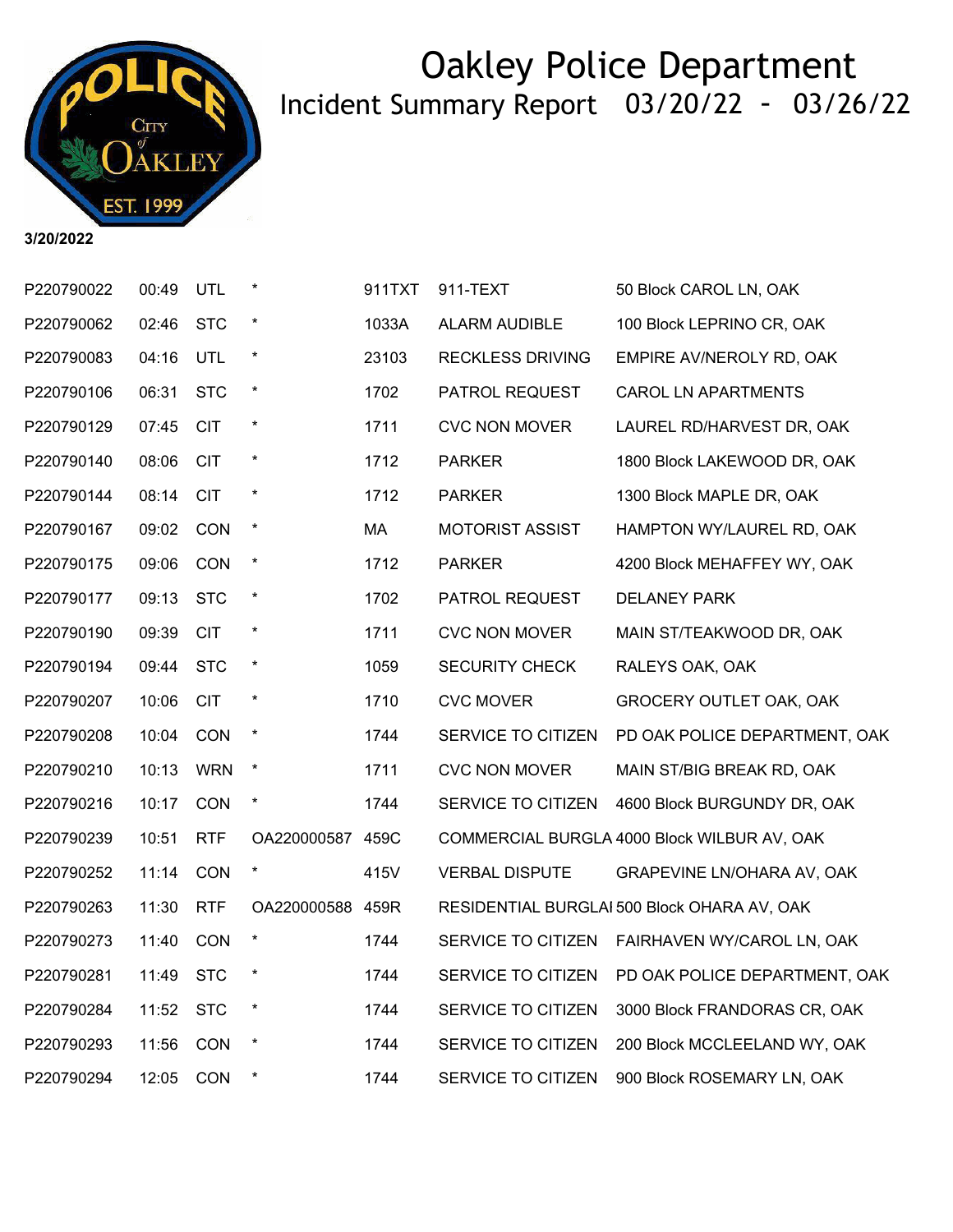

| P220790297 | 12:09     | CON        | $\star$           | 594        | <b>VANDALISM</b>         | 4600 Block BURGUNDY DR, OAK                     |
|------------|-----------|------------|-------------------|------------|--------------------------|-------------------------------------------------|
| P220790299 | 12:12     | CON        | $\star$           |            | PARKER PARKER            | FREEDOM HIGH SCHOOL, OAK                        |
| P220790302 | 12:17     | <b>CON</b> | $\star$           | 911UNK     | 911 HANGUP               | 2300 Block WINDSOR LN, OAK                      |
| P220790320 | 12:48     | <b>CON</b> | $\star$           | 1744       | SERVICE TO CITIZEN       | 30 Block ALMOND PL, OAK                         |
|            |           |            |                   |            |                          |                                                 |
| P220790350 | 13:38     | <b>CON</b> | $\star$           | 1744       | SERVICE TO CITIZEN       | 100 Block W RUBY ST, OAK                        |
| P220790386 | 14:16     | <b>STC</b> | $\star$           | <b>STC</b> | <b>CONFIRM PLS</b>       | PD OAK POLICE DEPARTMENT, OAK                   |
| P220790399 | 14:29     | UTL        | $\star$           | 911UNK     | 911 HANGUP               | 800 Block WALNUT DR, OAK                        |
|            |           |            |                   |            |                          |                                                 |
| P220790406 | 14:33     | <b>AIC</b> | OA220000590 20002 |            |                          | HIT AND RUN MISDEMEANOR 3400 Block MAIN ST, OAK |
|            |           |            |                   |            |                          |                                                 |
| P220790447 | 15:11     | CON        | $\star$           | 23103      | <b>RECKLESS DRIVING</b>  | FAIRHAVEN CT/ROBERT WY, OAK                     |
| P220790458 | 15:26     | <b>ARR</b> | OA220000593 245   |            |                          | ASSAULT W/ DEADLY V LAUREL RD/EMPIRE AV, OAK    |
| P220790460 | 15:26     | CON        | $\star$           | 1702       | PATROL REQUEST           | 300 Block LAKESPRING PL, OAK                    |
| P220790464 | 15:34     | <b>STC</b> | $\star$           | 1716       | <b>Transient Contact</b> | W CYPRESS RD/OHARA AV, OAK                      |
| P220790466 | 15:37     | UTL        | $\star$           | 23103      | <b>RECKLESS DRIVING</b>  | FAIRHAVEN CT/ROBERT WY, OAK                     |
| P220790475 | 15:46     | <b>UTL</b> | $\ast$            | 23103      | <b>RECKLESS DRIVING</b>  | 1500 Block WILDCAT WY, OAK                      |
| P220790503 | 16:21     | UTL        | $\star$           | 911TXT     | 911-TEXT                 | Not Available                                   |
| P220790523 | 16:45     | UTL        | $\star$           | 415UG      | UNWANTED GUEST           | 3100 Block MAIN ST, OAK                         |
| P220790531 | 17:00     | <b>UTL</b> | $\star$           | 415UG      | UNWANTED GUEST           | <b>GROCERY OUTLET OAK, OAK</b>                  |
| P220790543 | 17:20 CON |            | $\star$           | WC.        | <b>WELFARE CHECK</b>     | 1100 Block FETZER LN, OAK                       |
| P220790547 | 17:33     | <b>CON</b> | $\ast$            | 22500F     |                          | VEH BLOCKING SIDEW 40 Block MONTICELLO CT, OAK  |
| P220790548 | 17:32     | <b>CON</b> | $\ast$            | 1033F      | <b>ALARM FALSE</b>       | 3700 Block MAIN ST, OAK                         |
| P220790554 | 17:37     | UTL        | $\ast$            | 23110      |                          | THROW MOVING VEHIC 1800 Block FAIRHAVEN CT, OAK |
| P220790562 | 17:44     | <b>UNF</b> | $\ast$            | 23103      | <b>RECKLESS DRIVING</b>  | LIVE OAK AV/NEROLY RD, OAK                      |
| P220790580 | 18:16     | <b>CON</b> | $\star$           | 602        | <b>TRESPASS</b>          | AMPM OAK, OAK                                   |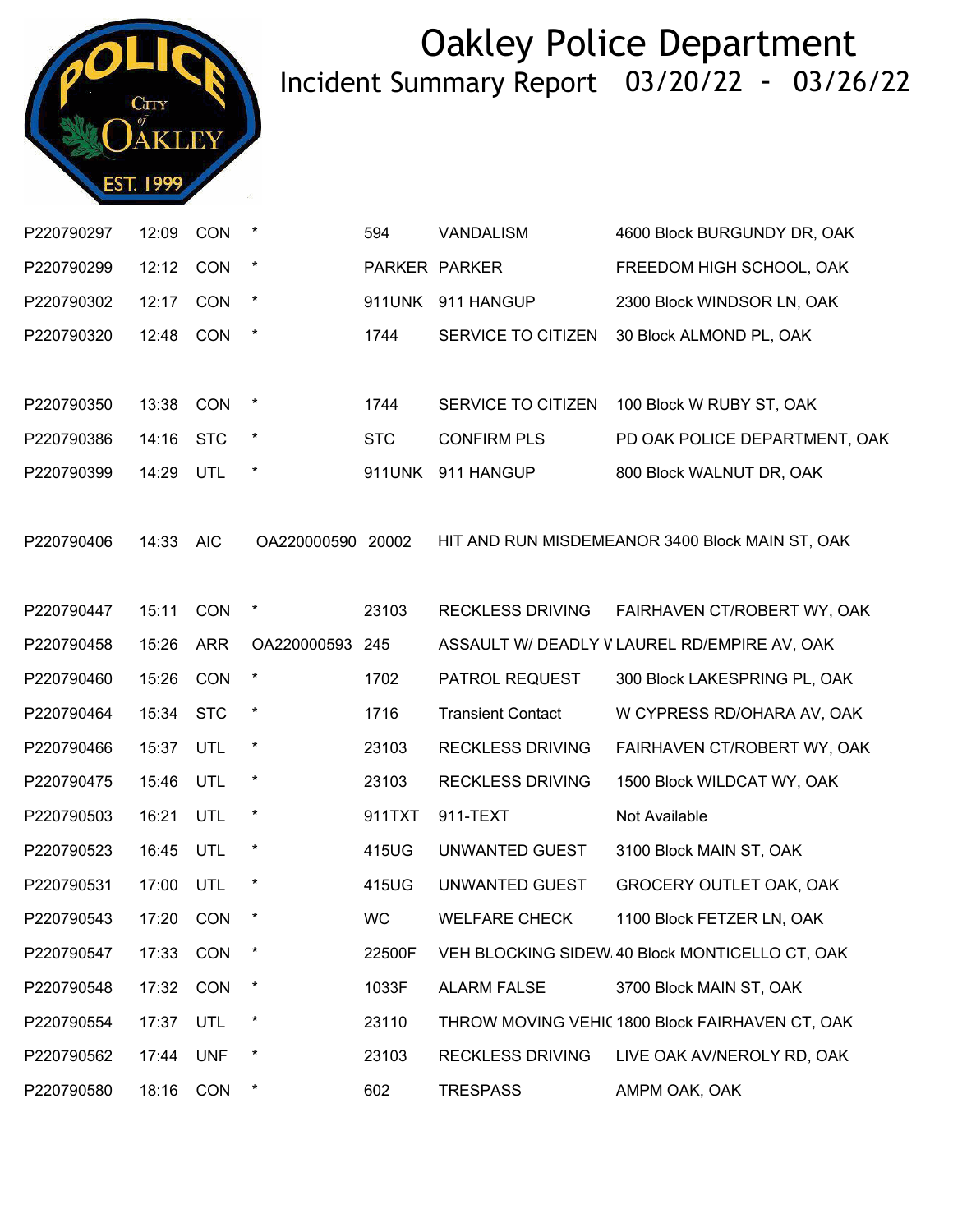

| P220790583 | 18:22 ARR |            | OA220000594       | 1710           | <b>CVC MOVER</b>        | 18TH/                                                  |
|------------|-----------|------------|-------------------|----------------|-------------------------|--------------------------------------------------------|
| P220790587 | 18:29 UTL |            |                   | 647C           | PANHANDLING             | CHEVRON OAK X MAIN, OAK                                |
| P220790590 | 18:29 CON |            | $\star$           | 1734           | <b>CIVIL</b>            | 1000 Block WARHOL WY, OAK                              |
| P220790599 | 18:47     | CON        | $\star$           | 1710           | <b>CVC MOVER</b>        | MAIN ST/HALL ST, OAK                                   |
| P220790624 | 19:18 CON |            | $\star$           | 1710           | <b>CVC MOVER</b>        | MAIN ST/NORCROSS LN, OAK                               |
| P220790634 | 19:40 CON |            | $\star$           | C <sub>6</sub> | <b>OUT INVESTIGATE</b>  | <b>BRIDGEHEAD PIER</b>                                 |
| P220790637 | 19:41     | UTL        | $\ast$            | 647C           | PANHANDLING             | CHEVRON OAK X MAIN, OAK                                |
| P220790640 | 19:49     | <b>UNF</b> | $\star$           | 1033F          | <b>ALARM FALSE</b>      | 1000 Block VINEYARD DR, OAK                            |
| P220790648 | 19:56 STC |            | $\star$           | <b>STC</b>     | SERVICE TO CITIZEN      | E CYPRESS RD/MAIN ST, OAK                              |
| P220790655 | 20:03     | CON        | $\star$           | 1710           | <b>CVC MOVER</b>        | LAUREL RD/BROWN RD, OAK                                |
| P220790664 | 20:13 STC |            | $\star$           | 1744           | SERVICE TO CITIZEN      | LAUREL RD/BROWN RD, OAK                                |
| P220790666 | 20:18 STC |            | $\star$           | WC.            | <b>WELFARE CHECK</b>    | 1800 Block LOCKE CT, OAK                               |
| P220790669 | 20:23 CON |            | $\star$           | 415D           |                         | DISTURBANCE-DOMESTIC 2000 Block LAUREL RD, OAK         |
|            |           |            |                   |                |                         |                                                        |
| P220790672 | 20:26     | UNF        | $\star$           | 23103          | <b>RECKLESS DRIVING</b> | 1800 Block FAIRHAVEN CT, OAK                           |
| P220790673 | 20:27     | <b>CON</b> | $\star$           | 1744           | SERVICE TO CITIZEN      | 1800 Block LOCKE CT, OAK                               |
| P220790682 | 20:40     | CON        | $\star$           | 1739           |                         | SUPPLEMENTAL REPO LAUREL RD/EMPIRE AV, OAK             |
| P220790700 | 21:15 CON |            | $\star$           | C <sub>6</sub> | <b>OUT INVESTIGATE</b>  | MAIN ST/BROWNSTONE RD, OAK                             |
| P220790715 | 21:32 CON |            | $\star$           | 1711           | <b>CVC NON MOVER</b>    | CARPERNTER/OHARA                                       |
| P220790718 | 21:37 CON |            | $\ast$            | 415UG          | UNWANTED GUEST          | RALEYS OAK, OAK                                        |
| P220790730 | 21:57 UTL |            | $\ast$            | 415M           | <b>LOUD MUSIC</b>       | FAIRHAVEN CT/ROBERT WY, OAK                            |
| P220790733 | 22:07     | <b>AIC</b> | OA220000596 1713P |                |                         | ACCIDENT PROPERTY E CYPRESS RD JEO JERSEY ISLAND RD, K |
| P220790741 | 22:25     | <b>CON</b> | $\ast$            | 415P           | <b>LOUD PARTY</b>       | 400 Block NORCROSS LN, OAK                             |
| P220790742 | 22:29     | CON        | $\cdot$           | 1033F          | <b>ALARM FALSE</b>      | 100 Block MATISSE DR, OAK                              |
| P220790746 | 22:34     | <b>UNF</b> |                   | 1033A          | ALARM AUDIBLE           | 5500 Block BRIDGEHEAD RD, OAK                          |
| P220790774 | 23:36     | CON        | $\star$           | 1744           | SERVICE TO CITIZEN      | 1200 Block SIERRA TRAIL RD, OAK                        |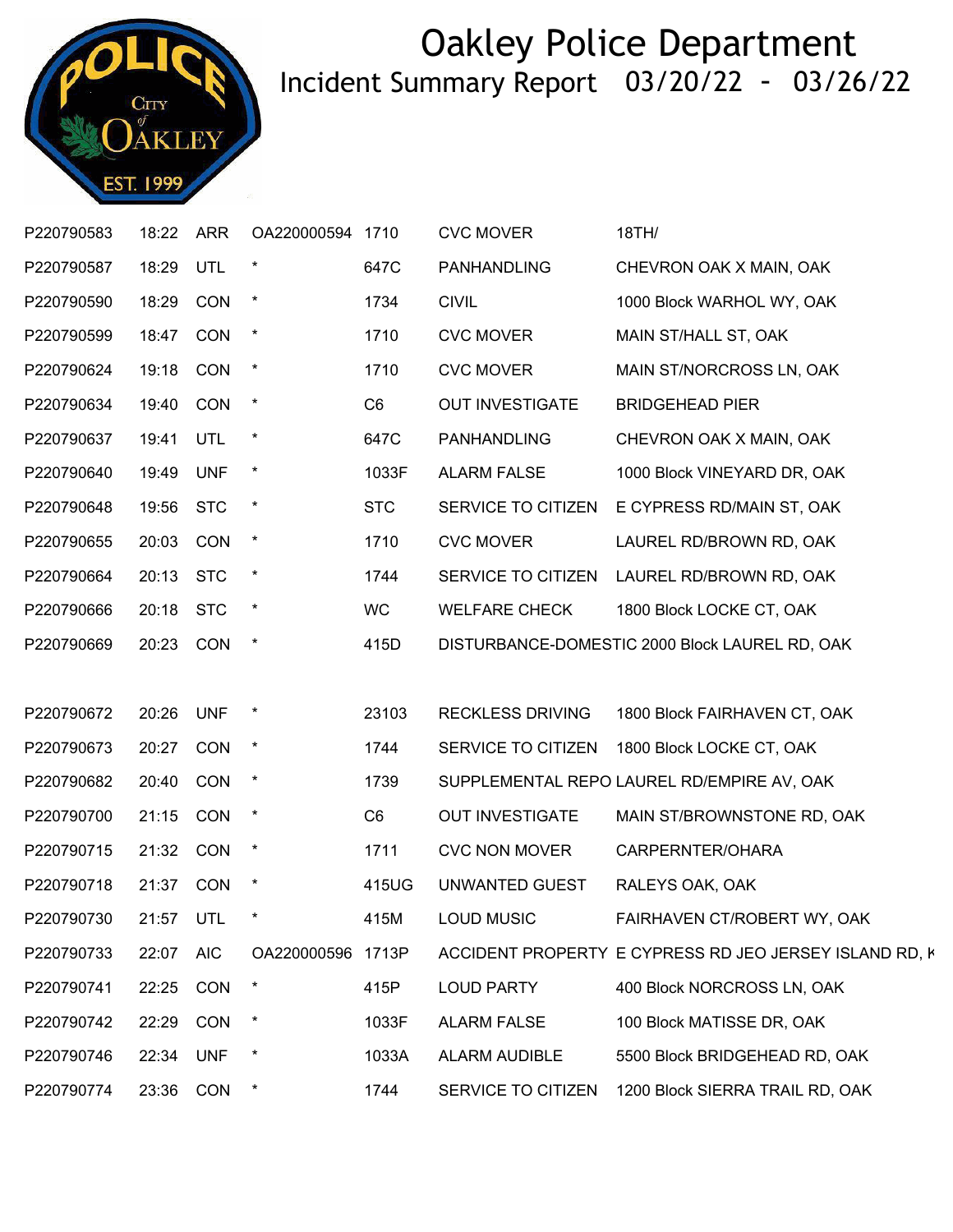

**3/21/2022**

| P220800002 | 00:13     | CON        |                   | 1033A       | <b>ALARM AUDIBLE</b>  | FLOR DO OAKLEY CLUB, OAK                             |
|------------|-----------|------------|-------------------|-------------|-----------------------|------------------------------------------------------|
| P220800006 | 00:16     | <b>STC</b> |                   | <b>SVEH</b> |                       | SUSPICIOUS VEHICLE 900 Block ROSEMARY LN, OAK        |
| P220800014 | 00:32 STC |            | $\star$           | 1059        | <b>SECURITY CHECK</b> | 1400 Block CARPENTER RD, OAK                         |
| P220800025 | 01:03     | <b>CON</b> | $^\star$          | 1711        | <b>CVC NON MOVER</b>  | LAUREL RD/ROSE AV, OAK                               |
| P220800035 | 01:27     | <b>STC</b> | $\star$           | 1744        | SERVICE TO CITIZEN    | <b>SELLERS</b>                                       |
| P220800039 | 01:35 UTL |            | $\star$           |             | PATREQ PATROL REQUEST | 10 Block DIANE CT, OAK                               |
| P220800041 | 01:51     | <b>STC</b> | $\star$           | 1196        |                       | SUSP VEHICLE STOP E CYPRESS RD/SELLERS AV, OAK       |
| P220800043 | 02:19     | <b>ARR</b> | OA220000597 11377 |             |                       | UNAUTHORIZED POSSI ROBERT WY/TREASON                 |
| P220800051 | 03:24 UTL |            | $\star$           | 911UNK      | 911 HANGUP            | 50 Block CAROL LN, OAK                               |
|            |           |            |                   |             |                       |                                                      |
| P220800100 | 07:10     | <b>UTL</b> | $\ast$            | 370         | PUBLIC NUISANCE       | AM PM OAK X E CYPRESS AND ALMONDTI                   |
| P220800121 | 07:47 STC |            | $\star$           | 1059        | <b>SECURITY CHECK</b> | OAKLEY TOWN CENTER, OAK                              |
| P220800126 | 07:52     | <b>STC</b> | $\star$           | 1702        | PATROL REQUEST        | <b>GEHRINGER ELEMENTARY</b>                          |
| P220800146 | 08:12     | CON        | $\star$           | 1739        |                       | SUPPLEMENTAL REPO 30 Block ALMOND PL, OAK            |
| P220800161 | 08:30     | <b>CON</b> | $\star$           | 1182        |                       | TC - PROPERTY DAMA(SIMONI RANCH RD/MAIN ST, OAK      |
| P220800176 | 08:47     | <b>CON</b> | $\star$           | 1745        | <b>OUT MISC</b>       | PD OAK POLICE DEPARTMENT, OAK                        |
| P220800201 | 09:10     | <b>CIT</b> |                   | 1711        | <b>CVC NON MOVER</b>  | LAUREL RD/OHARA AV, OAK                              |
| P220800229 | 09:29     | <b>CON</b> | $\star$           | <b>WC</b>   | <b>WELFARE CHECK</b>  | 10 Block ELEVEN OAK, OAK                             |
| P220800239 | 09:33     | <b>CON</b> | $^\star$          | WC          | <b>WELFARE CHECK</b>  | 1000 Block W CYPRESS RD, OAK                         |
| P220800246 | 09:43     | <b>STC</b> |                   | 1744        | SERVICE TO CITIZEN    | PD OAK POLICE DEPARTMENT, OAK                        |
| P220800247 | 09:43 UTL |            | $\star$           | 1732        |                       | SUSP CIRCUMSTANCE BETHEL ISLAND RD/E CYPRESS RD, OAK |
| P220800290 | 10:25     | <b>STC</b> |                   | 1744        | SERVICE TO CITIZEN    | FAIRHAVEN WY/CAROL LN, OAK                           |
| P220800302 | 10:32     | <b>CON</b> |                   | 1744        | SERVICE TO CITIZEN    | 4800 Block MAMMOUTH LN, OAK                          |
| P220800306 | 10:35     | CON        | $\ast$            | 484G        | FRAUD CREDIT CARD     | 20 Block BRAMANTE CT, OAK                            |
| P220800357 | 11:14     | CON        |                   | WC          | <b>WELFARE CHECK</b>  | CHEVRON OAK X MAIN BRIDGEHEAD, OAK                   |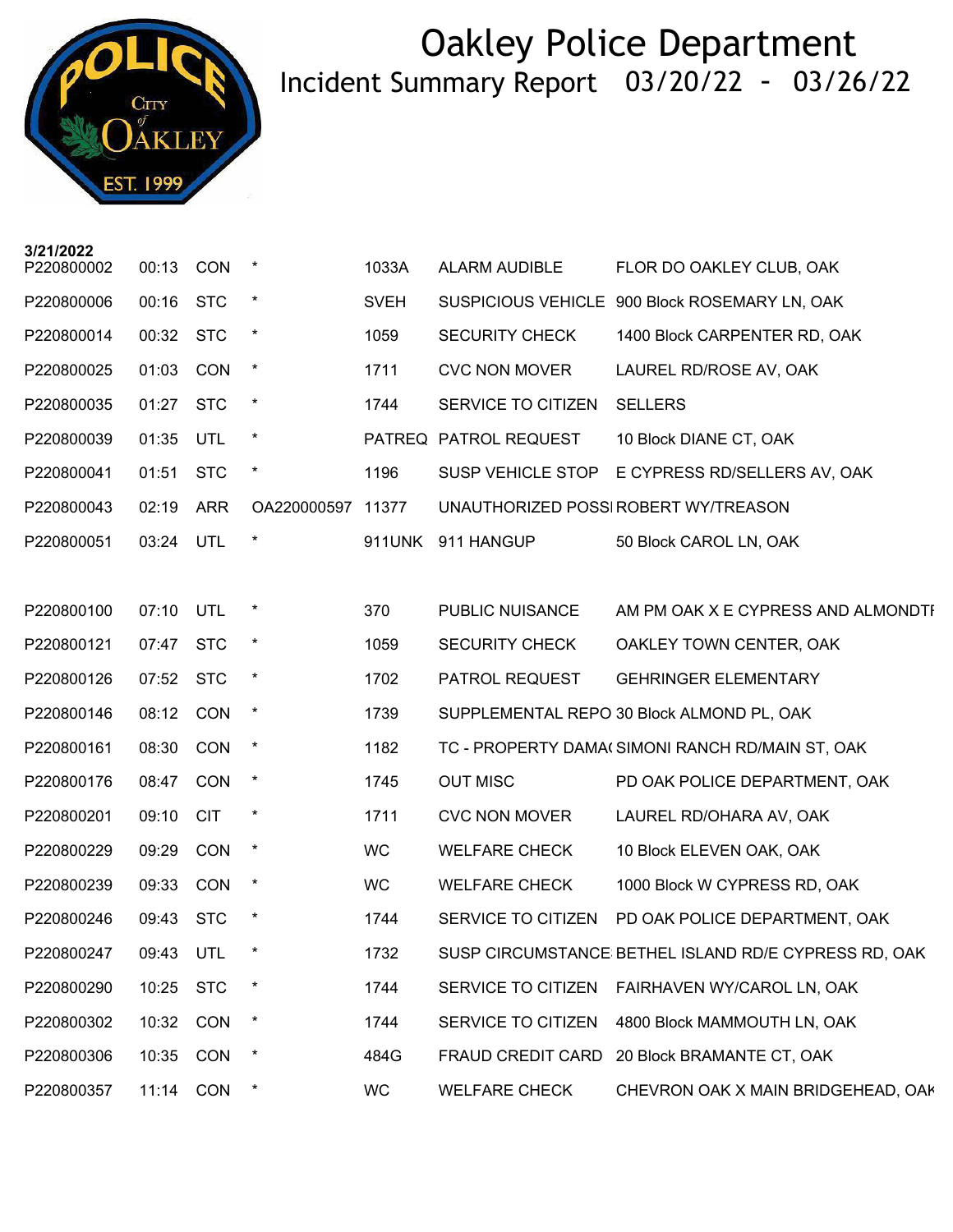

| P220800369 | 11:21     | UTL        | *                | 911UNK       | 911 HANGUP              | 1500 Block NEROLY RD, OAK                    |
|------------|-----------|------------|------------------|--------------|-------------------------|----------------------------------------------|
| P220800392 | 11:46     | CON        | $\star$          | 1734         | <b>CIVIL</b>            | 10 Block CLARE CT, OAK                       |
| P220800411 | 12:00     | CON        | $\star$          | <b>WC</b>    | <b>WELFARE CHECK</b>    | Not Available                                |
| P220800415 | 12:07     | CON        | $\star$          | 1730         | <b>MEDICAL HOSPITAL</b> | PD OAK POLICE DEPARTMENT, OAK                |
| P220800425 | 12:14     | CON        | $\star$          | 415V         | <b>VERBAL DISPUTE</b>   | 1300 Block TUOLUMNE WY, OAK                  |
| P220800438 | 12:22     | CON        | $\star$          | 1744         | SERVICE TO CITIZEN      | 30 Block ALMOND PL, OAK                      |
| P220800463 | 12:52     | CON        | $\star$          | 911UNK       | 911 HANGUP              | 5000 Block MIGUEL DR, OAK                    |
| P220800477 | 13:05     | UTL        | $\star$          | 1744         | SERVICE TO CITIZEN      | 1400 Block TEAL CT, OAK                      |
| P220800478 | 13:08     | <b>STC</b> | $\star$          | <b>STC</b>   | SERVICE TO CITIZEN      | E CYPRESS RD/MAIN ST, OAK                    |
| P220800489 | 13:18     | <b>STC</b> | $\star$          | 1744         | SERVICE TO CITIZEN      | E CYPRESS RD/MAIN ST, OAK                    |
| P220800497 | 13:30     | CON        | $\star$          | 415H         | <b>HARASSMENT</b>       | 900 Block CABERNET CT, OAK                   |
| P220800570 | 14:45     | CAN        | $\star$          | <b>OASST</b> | <b>OUTSIDE ASSIST</b>   | PD OAK POLICE DEPARTMENT, OAK                |
| P220800602 | 15:22     | <b>UNF</b> | $\star$          | 484G         | FRAUD CREDIT CARD       | 100 Block CLEAR LAKE CT, OAK                 |
| P220800614 | 15:32     | CON        | $\star$          | 1744         | SERVICE TO CITIZEN      | Not Available                                |
| P220800625 | 15:41     | <b>STC</b> | $\star$          | 1744         | SERVICE TO CITIZEN      | 200 Block LAS DUNAS AV, OAK                  |
| P220800630 | 15:46     | <b>CON</b> | $\star$          | 1744         | SERVICE TO CITIZEN      | 400 Block ROCKY MOUNTAIN WY, OAK             |
|            |           |            |                  |              |                         |                                              |
| P220800668 | 16:40     | <b>UTL</b> | $\star$          | 23103        | <b>RECKLESS DRIVING</b> | FAIRHAVEN CT/ROBERT WY, OAK                  |
| P220800687 | 17:05     | <b>RTF</b> | OA220000600 1729 |              | <b>LOST PROPERTY</b>    | GROCERY OUTLET OAK, OAK                      |
| P220800716 | 17:44     | CON        | $\star$          | 1744         | SERVICE TO CITIZEN      | 500 Block 4TH ST, OAK                        |
| P220800760 | 18:38 STC |            | $^\star$         | 1124         |                         | ABANDONED VEHICLE 400 Block ACACIA AV, OAK   |
| P220800766 | 18:47     | <b>CON</b> |                  | <b>SUPP</b>  |                         | SUPPLEMENTAL REPORT LAUREL RD/EMPIRE AV, OAK |
|            |           |            |                  |              |                         |                                              |
| P220800825 | 20:01     | <b>CON</b> | $\ast$           | 415V         | <b>VERBAL DISPUTE</b>   | 4700 Block LUCCHESI CT, OAK                  |
| P220800839 | 20:38     | <b>STC</b> | $\ast$           | 1744         | SERVICE TO CITIZEN      | CHEVRON OAK X MAIN, OAK                      |
| P220800840 | 20:39     | CON        | $\ast$           |              | PATREQ PATROL REQUEST   | 200 Block OREGANO WY, OAK                    |
|            |           |            |                  |              |                         |                                              |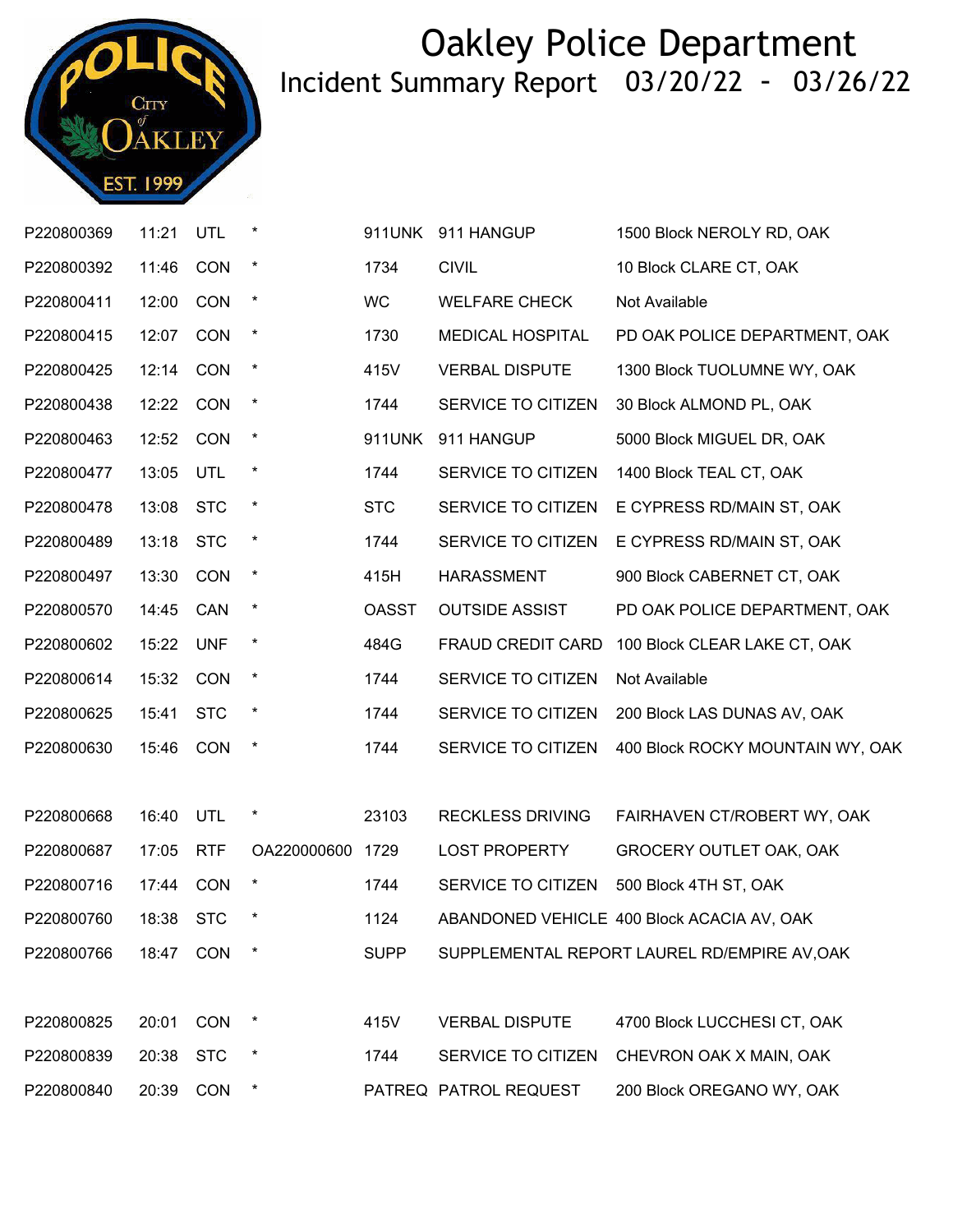

| P220800851              | 20:52 STC |            | $\star$          | K <sub>9</sub> |                                    | K9 OUTSIDE ASSIST RE 100 Block E SIMS RD, BRE |
|-------------------------|-----------|------------|------------------|----------------|------------------------------------|-----------------------------------------------|
| P220800853              | 20:57 STC |            | $\ast$           | 370            | PUBLIC NUISANCE                    | LUCKY OAK, OAK                                |
| P220800861              | 21:09     | <b>STC</b> | $\star$          | 1744           | SERVICE TO CITIZEN RALEYS OAK, OAK |                                               |
| P220800863              | 21:18     | UTL        | $\star$          | 1732           |                                    | SUSP CIRCUMSTANCE 600 Block MILLER DR, OAK    |
| P220800877              | 21:56 STC |            | $\ast$           | 1744           | SERVICE TO CITIZEN                 | <b>TAIL WAG INN</b>                           |
| P220800880              | 22:03 STC |            | $\star$          | 1744           | SERVICE TO CITIZEN                 | <b>SUMMERLAKE</b>                             |
| P220800881              | 22:03     | <b>CON</b> | $\star$          | 415V           | <b>VERBAL DISPUTE</b>              | 4700 Block LUCCHESI CT, OAK                   |
| P220800888              | 22:18     | <b>CON</b> | $\star$          | 1744           | SERVICE TO CITIZEN                 | 700 Block MAPLE CT, OAK                       |
| P220800890              | 22:28     | CON        | $\star$          | 1711           | <b>CVC NON MOVER</b>               | MAIN ST/NORCROSS LN, OAK                      |
| P220800891              | 22:30     | <b>CON</b> | $\star$          | 59             | <b>SECURITY CHECK</b>              | DIAMOND HILLS SPORTS CLUB AND SPA,            |
| P220800892              | 22:32 STC |            | $\star$          | 1059           | <b>SECURITY CHECK</b>              | 3400 Block MAIN STREET                        |
| P220800906              | 22:44 CON |            | $\star$          | 1744           | SERVICE TO CITIZEN                 | BROKEN WHEEL COCKTAIL LOUNGE, OAK             |
| P220800911              | 22:58     | <b>STC</b> | $\star$          | 1744           | SERVICE TO CITIZEN                 | EMERSON RANCH AND GOLDEN STATE P/             |
| P220800912              | 22:59     | <b>CON</b> | $\star$          | 59             | <b>SECURITY CHECK</b>              | LAUREL ELEMENTARY, OAK                        |
| P220800924              | 23:17 CIT |            | $\ast$           |                | PARKER PARKER                      | 1100 Block JORDAN LANE                        |
| P220800930              | 23:26     | <b>CIT</b> | $\ast$           |                | PARKER PARKER                      | 1100 Block JORDAN LN, OAK                     |
| P220800932              | 23:27 CIT |            | $\ast$           |                | PARKER PARKER                      | 1100 Block FETZER LN, OAK                     |
| P220800934              | 23:37 CIT |            | $\ast$           |                | PARKER PARKER                      | 700 Block WALNUT RANCH WAY                    |
| P220800935              | 23:40     | <b>STC</b> | $\star$          | 1059           | <b>SECURITY CHECK</b>              | RALEYS OAK, OAK                               |
| P220800937              | 23:42 STC |            | $\ast$           | 1744           | SERVICE TO CITIZEN                 | RUBENS NEIGHBORHOOD                           |
| P220800938              | 23:42 CON |            | $\star$          | 59             | <b>SECURITY CHECK</b>              | FREEDOM HIGH SCHOOL, OAK                      |
| P220800941              | 23:48     | <b>STC</b> |                  | 1744           | SERVICE TO CITIZEN                 | <b>UHAUL</b>                                  |
| P220800945              | 23:53     | CON        | $\star$          | 1744           | SERVICE TO CITIZEN                 | 700 Block MAPLE CT, OAK                       |
|                         |           |            |                  |                |                                    |                                               |
| 3/22/2022<br>P220810024 | 00:33     | <b>STC</b> | $\ast$           | 1059           | <b>SECURITY CHECK</b>              | 4000 Block WILBUR AVE                         |
| P220810034              | 00:53     | ARR        | OA220000602 1760 |                | <b>WARRANT ARREST</b>              | <b>RALEYS</b>                                 |
|                         |           |            |                  |                |                                    |                                               |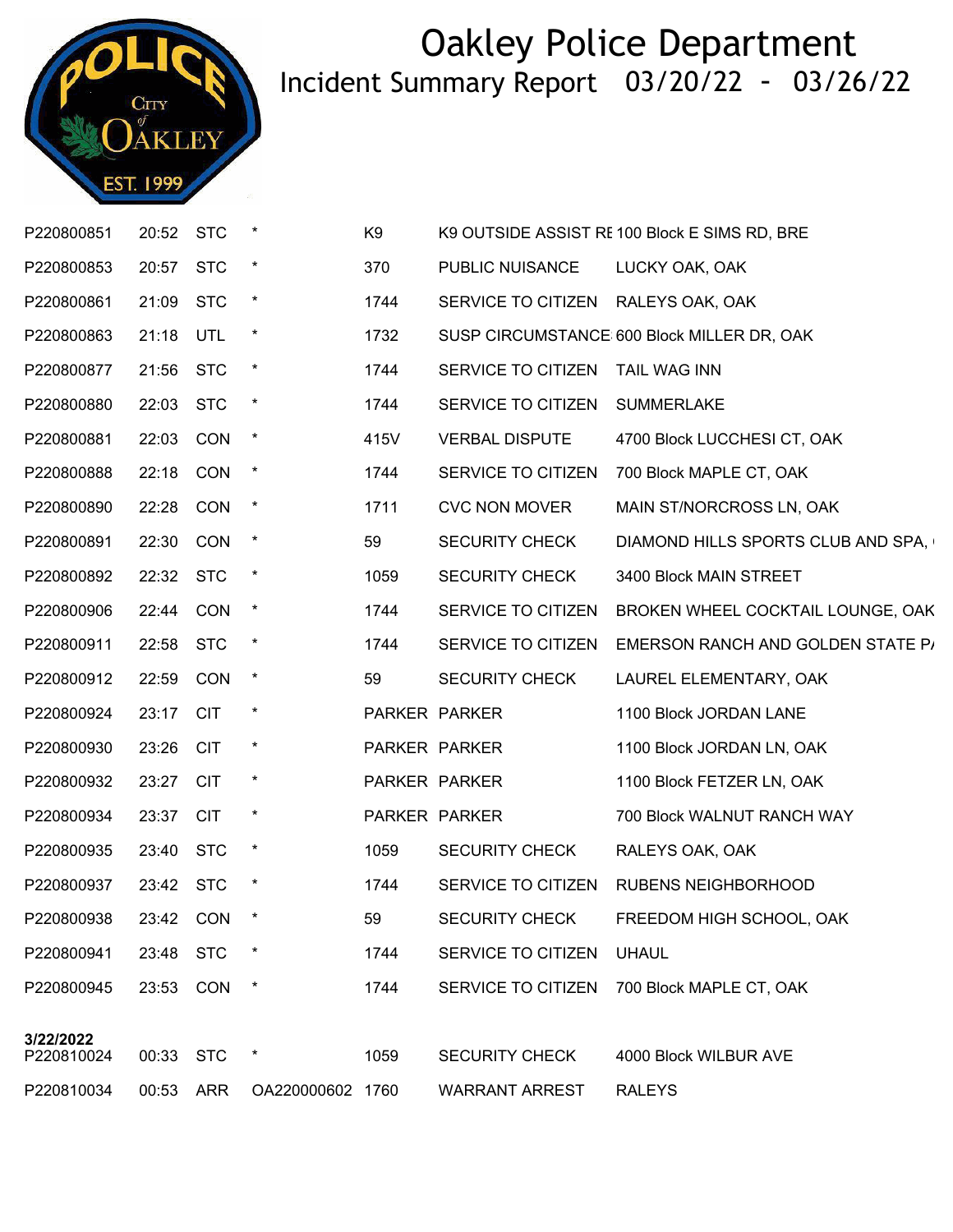

| P220810035 | 00:52     | <b>UNF</b> | $\ast$            | 1033A      | <b>ALARM AUDIBLE</b>     | 3400 Block MAIN ST, OAK                         |
|------------|-----------|------------|-------------------|------------|--------------------------|-------------------------------------------------|
| P220810037 | 01:01     | <b>UNF</b> | $\star$           | 1033A      | ALARM AUDIBLE            | <b>BLACK BEAR DINER, OAK</b>                    |
| P220810058 | 02:15     | CON        | $\star$           | 1196       | <b>SUSP VEHICLE STOP</b> | BEHIND SCHEER SECURITY                          |
| P220810060 | 02:21     | <b>CON</b> | $\star$           | 59         | <b>SECURITY CHECK</b>    | OAKLEY ELEMENTRY SCHOOL, OAK                    |
| P220810062 | 02:24     | CON        | $\star$           | 59         | <b>SECURITY CHECK</b>    | 1000 Block LAUREL RD, OAK                       |
| P220810063 | 02:25 STC |            | $\star$           | 1059       | <b>SECURITY CHECK</b>    | 2400 Block MAIN ST, OAK                         |
| P220810080 | 03:47     | <b>STC</b> | $^\star$          | 1744       | SERVICE TO CITIZEN       | 4700 Block MAIN ST, OAK                         |
| P220810082 | 03:48     | CON        | $\star$           | 59         | <b>SECURITY CHECK</b>    | AM PM OAK X E CYPRESS AND ALMONDTI              |
| P220810083 | 03:50 STC |            | $\star$           | 1744       | SERVICE TO CITIZEN       | <b>UHAUL</b>                                    |
| P220810084 | 03:52     | <b>STC</b> | $\star$           | 1744       | SERVICE TO CITIZEN       | SHADY OAK NEIGHBORHOOD                          |
| P220810085 | 03:55     | <b>CON</b> | $\star$           | 59         | <b>SECURITY CHECK</b>    | OAKLEY REC CENTER                               |
| P220810088 | 04:01 STC |            | $\star$           | 1744       | SERVICE TO CITIZEN       | <b>RUBENS NEIGHBORHOOD</b>                      |
| P220810089 | 04:04 STC |            | $\star$           | 1744       | SERVICE TO CITIZEN       | EMERSON RANCH AND GOLDEN STATE P/               |
| P220810090 | 04:05     | <b>STC</b> | $\star$           | 1059       | <b>SECURITY CHECK</b>    | <b>BEST WESTERN PLUS</b>                        |
| P220810098 | 04:44 STC |            | $\star$           | 1744       | SERVICE TO CITIZEN       | <b>EMERSON RANCH</b>                            |
| P220810112 | 06:19     | <b>RTF</b> | OA220000603 20002 |            |                          | HIT AND RUN MISDEME MAIN ST/BRIDGEHEAD RD, OAK  |
| P220810159 | 07:48     | <b>CIT</b> |                   | 1711       | <b>CVC NON MOVER</b>     | ORCHARD PARK SCHOOL                             |
| P220810177 | 08:06 CON |            | $\star$           | 1033F      | <b>ALARM FALSE</b>       | 70 Block BOTTLEBRUSH CT, OAK                    |
| P220810182 | 08:11     | <b>STC</b> | $\star$           | 1124       |                          | ABANDONED VEHICLE 100 Block WILLOWRUN WY, OAK   |
| P220810216 | 08:52 CON |            | $\star$           | 370        | PUBLIC NUISANCE          | GATEWAY DR/SEQUOIA DR, OAK                      |
| P220810325 | 10:13 UTL |            | $\ast$            | <b>ORD</b> |                          | ORDINANCE VIOLATION 100 Block AMBERWIND CR, OAK |
|            |           |            |                   |            |                          |                                                 |
| P220810343 | 10:23     | CON        |                   | <b>STC</b> | SERVICE TO CITIZEN       | PD OAK POLICE DEPARTMENT, OAK                   |
| P220810373 | 10:41     | CON        | $\ast$            | 1712       | <b>PARKER</b>            | 1800 Block SANTA FE ST, OAK                     |
| P220810453 | 12:01     | CON        | $^\star$          | 415N       | <b>LOUD NOISE</b>        | 5000 Block CLAREMONT CT, OAK                    |
| P220810484 | 12:32     | CON        |                   | 1033A      | ALARM AUDIBLE            | 2000 Block TRUMAN LN, OAK                       |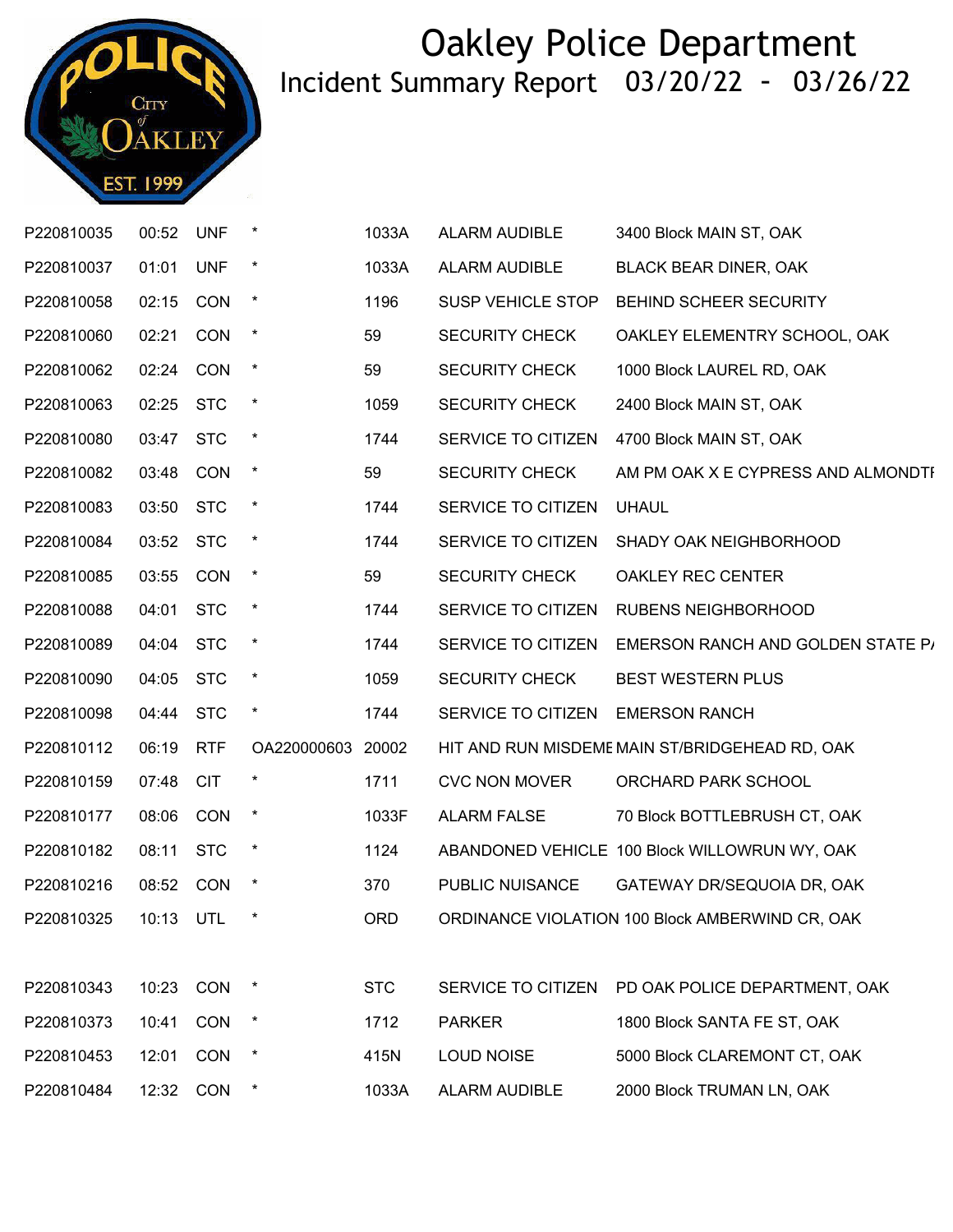

| P220810487 | 12:38     | <b>UNF</b> | $\ast$  | 1033F          | <b>ALARM FALSE</b>     | 4100 Block SEQUOIA DR, OAK                            |
|------------|-----------|------------|---------|----------------|------------------------|-------------------------------------------------------|
| P220810491 | 12:41     | UTL        | $\star$ | 415V           | <b>VERBAL DISPUTE</b>  | MERLOT LN/MERLOT CT, OAK                              |
| P220810527 | 13:17     | CON        | $\ast$  | 1739           |                        | SUPPLEMENTAL REPO 1800 Block TERESA LN, OAK           |
| P220810558 | 13:46     | <b>CON</b> | $\star$ | 1734           | <b>CIVIL</b>           | 1000 Block W CYPRESS RD, OAK                          |
| P220810625 | 14:52     | <b>CON</b> | $\star$ | 1744           | SERVICE TO CITIZEN     | Not Available                                         |
| P220810632 | 15:01     | CON        | $\star$ | 370            | PUBLIC NUISANCE        | 2000 Block MAIN ST, OAK                               |
| P220810635 | 15:03     | UTL        | $\star$ | 1744           | SERVICE TO CITIZEN     | AM PM OAK X MAIN AND WILBUR, OAK                      |
| P220810641 | 15:12     | CON        | $\star$ | 1710           | <b>CVC MOVER</b>       | MAIN ST/CHARLES WY, OAK                               |
| P220810672 | 15:48     | <b>CON</b> | $\star$ | 415            |                        | DISTURBING THE PEA( 1800 Block LOCKE CT, OAK          |
| P220810677 | 15:54     | <b>CON</b> | $\star$ | 1744           | SERVICE TO CITIZEN     | 1200 Block SIERRA TRAIL RD, OAK                       |
| P220810687 | 16:09     | CON        | $\star$ | 1711           | <b>CVC NON MOVER</b>   | <b>EMPIRE/W CYPRESS</b>                               |
| P220810689 | 16:09     | CON        | $\star$ | 1033F          | <b>ALARM FALSE</b>     | 700 Block WALNUT RANCH WY, OAK                        |
| P220810691 | 16:09     | <b>CON</b> | $\star$ | <b>STC</b>     | SERVICE TO CITIZEN     | 1500 Block LARKSPUR CT, OAK                           |
| P220810692 | 16:14     | <b>CON</b> | $\ast$  | 1744           | SERVICE TO CITIZEN     | 2000 Block MAIN ST, OAK                               |
|            |           |            |         |                |                        |                                                       |
| P220810721 | 16:49     | <b>STC</b> | $\ast$  | 1744           |                        | SERVICE TO CITIZEN E CYPRESS RD/BETHEL ISLAND RD, OAK |
| P220810734 | 17:03     | CON        | $\ast$  | <b>SSUBJ</b>   |                        | SUSPICIOUS SUBJECT BURGUNDY DR/GAMAY DR, OAK          |
| P220810750 | 17:29     | CON        | $\star$ | 1719           | SUSP PERSON STOP       | MAIN ST/LIVE OAK AV, OAK                              |
| P220810757 | 17:36     | CON        | $\star$ | 1744           | SERVICE TO CITIZEN     | 1200 Block SIERRA TRAIL RD, OAK                       |
| P220810766 | 17:38     | CON        | $\star$ | 415H           | <b>HARASSMENT</b>      | W CYPRESS RD/OHARA AV, OAK                            |
| P220810775 | 17:50     | <b>CON</b> | $\ast$  | 1711           | <b>CVC NON MOVER</b>   | MAIN ST/LIVE OAK AV, OAK                              |
| P220810778 | 17:54     | <b>CON</b> |         | 1711           | <b>CVC NON MOVER</b>   | MAIN ST/LIVE OAK AV, OAK                              |
|            |           |            |         |                |                        |                                                       |
| P220810821 | 18:42 STC |            | $\ast$  | C <sub>6</sub> | <b>OUT INVESTIGATE</b> | <b>FULERTON SHIPYARD RD</b>                           |
| P220810823 | 18:44     | <b>CON</b> | $\ast$  | 1711           | <b>CVC NON MOVER</b>   | MAIN ST/LIVE OAK AV, OAK                              |
| P220810833 | 18:52     | <b>CON</b> |         | 1711           | <b>CVC NON MOVER</b>   | <b>EMPIRE/CRISTIE</b>                                 |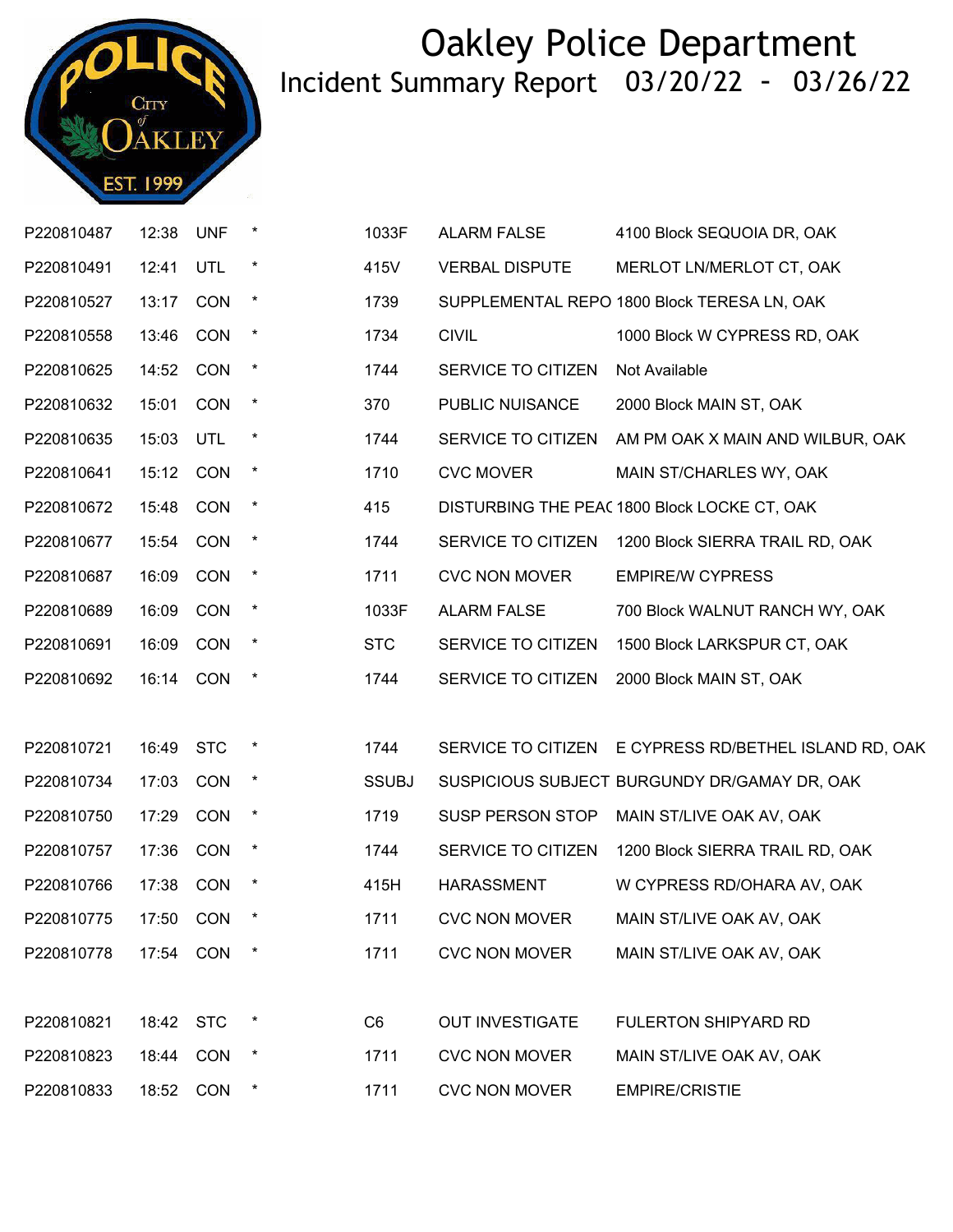

| P220810844              | 19:04     | <b>STC</b> |                | 1744         | SERVICE TO CITIZEN      | 300 Block E HOME ST, OAK                           |
|-------------------------|-----------|------------|----------------|--------------|-------------------------|----------------------------------------------------|
| P220810859              | 19:16     | <b>CON</b> | $\star$        | 1744         | SERVICE TO CITIZEN      | MAIN ST/EMPIRE AV, OAK                             |
| P220810871              | 19:33     | <b>CON</b> | $\star$        | 23103        | <b>RECKLESS DRIVING</b> | MAIN ST/ROSE AV, OAK                               |
| P220810887              | 20:08     | UTL        | $\star$        | 911UNK       | 911 HANGUP              | 1200 Block VINTAGE DR, OAK                         |
| P220810898              | 20:34     | <b>CON</b> | $\star$        | 415          |                         | DISTURBING THE PEA(1200 Block SIERRA TRAIL RD, OAK |
| P220810903              | 20:40     | <b>CON</b> | $\star$        | 1744         | SERVICE TO CITIZEN      | CHASE BANK OAK, OAK                                |
| P220810914              | 20:59     | <b>CON</b> | $\ast$         | 1711         | <b>CVC NON MOVER</b>    | HALL ST/MAIN ST, OAK                               |
| P220810922              | 21:15     | <b>DNA</b> | OA220000606 K9 |              |                         | K9 OUTSIDE ASSIST RE 8000 Block WESTPORT CR, DBA   |
| P220810942              | 21:55     | <b>CON</b> | $\ast$         | 415V         | <b>VERBAL DISPUTE</b>   | 4700 Block SNOWY EGRET WY, OAK                     |
| P220810951              | 22:10     | CON        | $\star$        | 911UNK       | 911 HANGUP              | 4300 Block REDWOOD DR, OAK                         |
| P220810953              | 22:15     | CON        | $\star$        | 1744         | SERVICE TO CITIZEN      | Not Available                                      |
| P220810961              | 22:39     | <b>CON</b> | $\star$        | 1744         | SERVICE TO CITIZEN      | 1200 Block SIERRA TRAIL RD, OAK                    |
| P220810965              | 22:50     | <b>STC</b> | $\ast$         | 1059         | <b>SECURITY CHECK</b>   | 4000 Block WILBUR AVE                              |
| P220810966              | 22:57     | <b>CON</b> | $\ast$         | 59           | <b>SECURITY CHECK</b>   | OAKLEY REC CENTER                                  |
| P220810968              | 23:01     | <b>STC</b> | $\ast$         | 1744         | SERVICE TO CITIZEN      | <b>UHAUL</b>                                       |
| P220810987              | 23:48     | <b>CON</b> | $\ast$         | <b>WC</b>    | <b>WELFARE CHECK</b>    | Not Available                                      |
|                         |           |            |                |              |                         |                                                    |
| 3/23/2022<br>P220820008 | 00:18 STC |            | $\ast$         | 1059         | <b>SECURITY CHECK</b>   | ORCHARD PARK ELEMENTARY SCHOOL, (                  |
| P220820013              | 00:30     | <b>STC</b> | $\ast$         | 1059         | <b>SECURITY CHECK</b>   | 3400 Block MAIN STREET                             |
| P220820017              | 00:43     | <b>CON</b> | $\ast$         | 1744         | SERVICE TO CITIZEN      | Not Available                                      |
| P220820019              | 00:47 STC |            |                | 1033F        | <b>ALARM FALSE</b>      | <b>BLACK BEAR DINER, OAK</b>                       |
| P220820035              | 01:24     | <b>CON</b> |                | <b>FINFO</b> |                         | FIRE/EMS RESPONSE I W CYPRESS RD/OHARA AV, OAK     |
| P220820037              | 01:35     | CON        |                | 59           | <b>SECURITY CHECK</b>   | 1000 Block LAUREL RD, OAK                          |
| P220820040              | 01:38     | CON        |                | 59           | <b>SECURITY CHECK</b>   | LAUREL ELEMENTARY, OAK                             |
| P220820060              | 02:40     | CON        |                | 1744         | SERVICE TO CITIZEN      | 400 Block BEAULIEU LN, OAK                         |
| P220820061              | 02:43     | <b>CON</b> |                | 59           | <b>SECURITY CHECK</b>   | FREEDOM HIGH SCHOOL, OAK                           |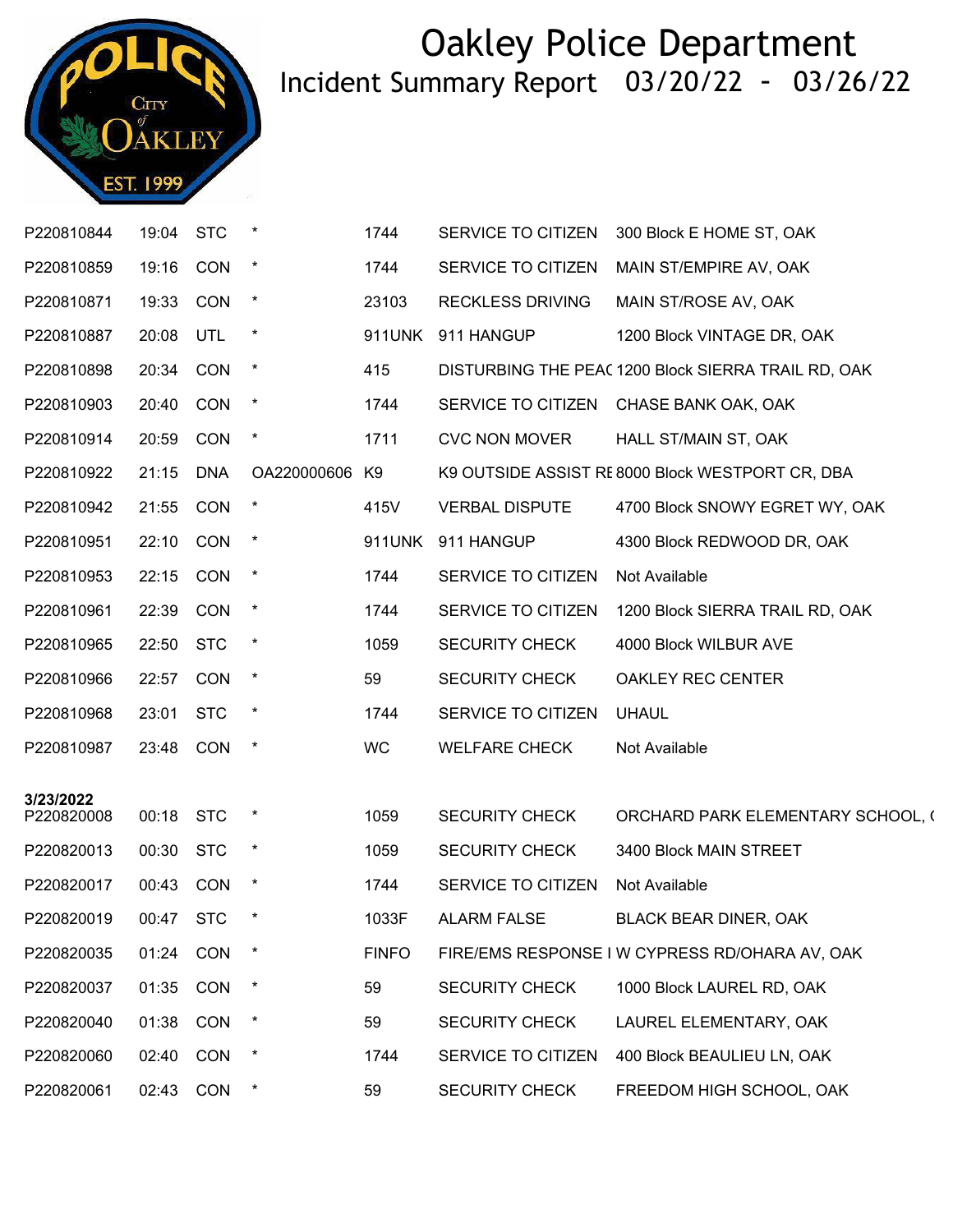

| P220820073 | 03:36     | <b>STC</b> | $\star$     | 1059         | <b>SECURITY CHECK</b> | 3100 Block MAIN ST, OAK                       |
|------------|-----------|------------|-------------|--------------|-----------------------|-----------------------------------------------|
| P220820074 | 03:37     | <b>STC</b> | $\star$     | 1744         | SERVICE TO CITIZEN    | <b>EMERSON RANCH</b>                          |
| P220820075 | 03:35     | <b>CON</b> | $\star$     | <b>SCIRC</b> |                       | SUSPICIOUS CIRCUMS 2500 Block MAIN ST, OAK    |
| P220820111 | 06:58     | <b>STC</b> | $\ast$      | 1744         | SERVICE TO CITIZEN    | <b>DIAMOND HILLS GYM</b>                      |
| P220820137 | 07:35 STC |            | $\star$     | 1033         | <b>ALARM NFI</b>      | 400 Block ANVILWOOD DR, OAK                   |
| P220820152 | 07:52     | <b>CIT</b> | $\star$     | 1712         | <b>PARKER</b>         | 20 Block GOLD RUN CT, OAK                     |
| P220820170 | 08:08     | <b>RTF</b> | OA220000607 | 1718         | <b>TOW</b>            | BERINGER WY/CRESTA BLANCA CT, OAK             |
| P220820211 | 08:40     | <b>CON</b> | $\ast$      | 1745         | <b>OUT MISC</b>       | PD OAK POLICE DEPARTMENT, OAK                 |
| P220820253 | 09:11     | <b>CIT</b> | $\ast$      | 1710         | <b>CVC MOVER</b>      | IFO MHP WILBUR RD                             |
| P220820265 | 09:23     | <b>CON</b> | $\star$     | 415UG        | UNWANTED GUEST        | 60 Block CAROL LN, OAK                        |
| P220820270 | 09:32     | <b>RTF</b> | OA220000608 | 10851R       | 10851 RECOVERY        | 30 Block STONY HILL CT, OAK                   |
| P220820274 | 09:40     | <b>STC</b> | $\star$     | 1059         | <b>SECURITY CHECK</b> | 300 Block 3RD ST, OAK                         |
| P220820280 | 09:43     | CON        | $\ast$      | 1744         | SERVICE TO CITIZEN    | 4500 Block WATERFORD WY, OAK                  |
| P220820294 | 09:55     | CON        | $\star$     | 1744         | SERVICE TO CITIZEN    | 900 Block OHARA AV, OAK                       |
| P220820306 | 10:04     | <b>STC</b> | $\ast$      | <b>ORD</b>   |                       | ORDINANCE VIOLATIOI 200 Block BAYVIEW DR, OAK |
| P220820312 | 10:05     | <b>CON</b> | $\ast$      | 1744         | SERVICE TO CITIZEN    | 30 Block STONY HILL CT, OAK                   |
| P220820333 | 10:22 UTL |            | $\ast$      | <b>STC</b>   | SERVICE TO CITIZEN    | 1400 Block CARPENTER RD, OAK                  |
|            |           |            |             |              |                       |                                               |
| P220820377 | 11:05     | <b>CON</b> | $\ast$      | <b>SUPP</b>  |                       | SUPPLEMENTAL REPORT 4700 Block MAIN ST, OAK   |
| P220820390 | 11:19     | <b>ARR</b> | OA220000609 | 1760         | <b>WARRANT ARREST</b> | 1300 Block YOSEMITE CR, OAK                   |
| P220820399 | 11:27     | UTL        | $\star$     | <b>SVEH</b>  |                       | SUSPICIOUS VEHICLE LANDIS AV/W HOME ST, OAK   |
| P220820414 | 11:49     | UTL        | ×           | 1739         |                       | SUPPLEMENTAL REPORT 2100 Block LAUREL RD, OAK |
| P220820431 | 12:18     | CON        | $\star$     | 1712         | <b>PARKER</b>         | 300 Block 5TH ST, OAK                         |
| P220820453 | 12:43     | <b>RTF</b> | OA220000610 | 1792         |                       | DEATH NON CRIMINAL 2300 Block MAIN ST, OAK    |
| P220820461 | 12:51     | CON        | $\ast$      | <b>WC</b>    | <b>WELFARE CHECK</b>  | 1800 Block LOCKE CT, OAK                      |
| P220820475 | 13:07     | <b>CON</b> | $\ast$      | <b>CIVIL</b> | <b>CIVIL PROBLEM</b>  | 900 Block W CYPRESS RD, OAK                   |
|            |           |            |             |              |                       |                                               |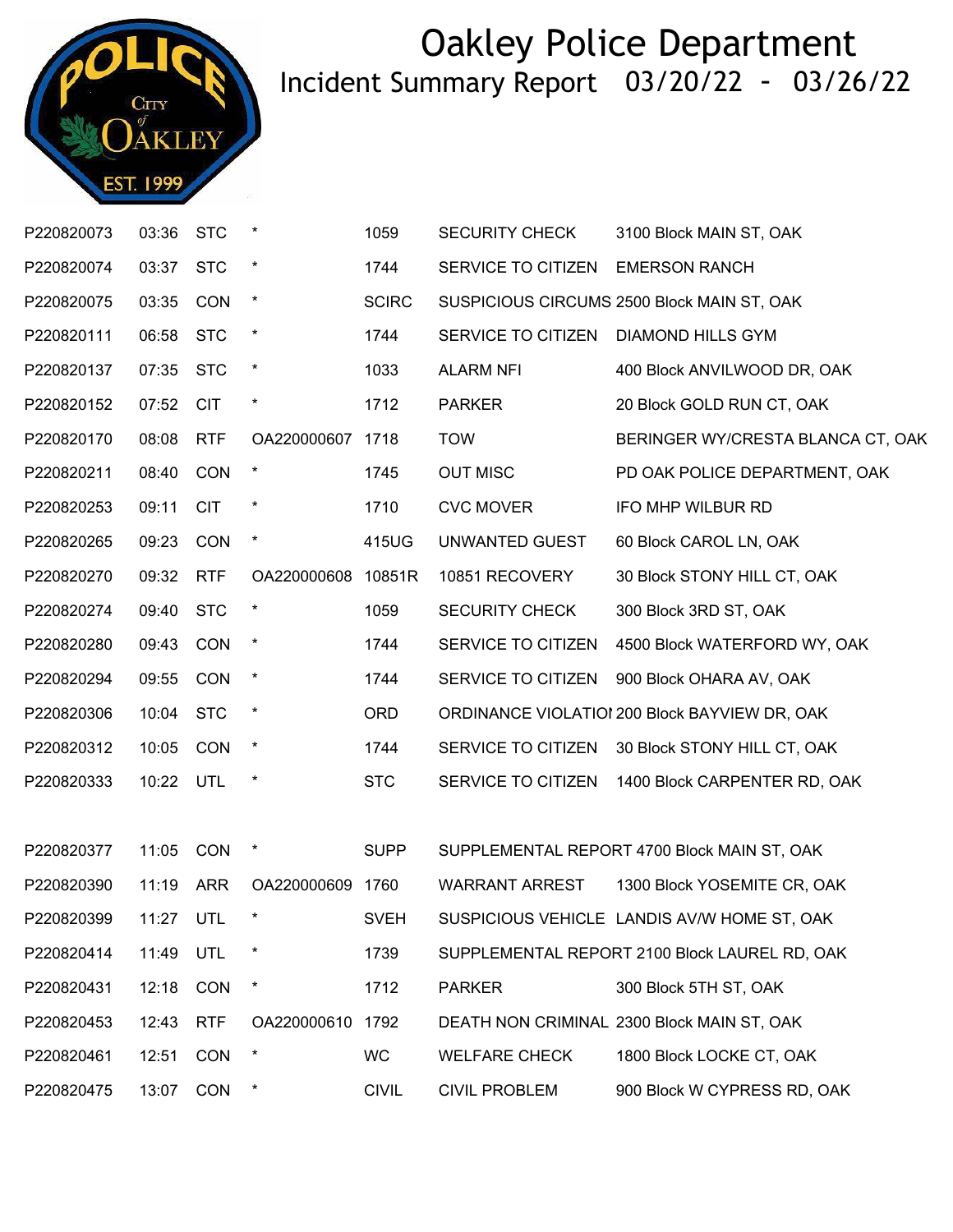

| P220820502 | 13:49     | CON        | $\ast$  | 1742        | <b>REPORT WRITING</b>   | PD OAK POLICE DEPARTMENT, OAK              |
|------------|-----------|------------|---------|-------------|-------------------------|--------------------------------------------|
| P220820535 | 14:32     | UTL        | $\ast$  | 602         | <b>TRESPASS</b>         | AM PM OAK X MAIN AND WILBUR, OAK           |
| P220820561 | 15:03 UTL |            | $\star$ | 602         | <b>TRESPASS</b>         | 2300 Block WINDSOR LN, OAK                 |
| P220820576 | 15:12 UTL |            | $\star$ |             | 911UNK 911 HANGUP       | 30 Block RENOIR CT, OAK                    |
| P220820589 | 15:22     | CON        | $\star$ | 1712        | <b>PARKER</b>           | 10 Block SOLSTICE CT, OAK                  |
| P220820622 | 15:58 STC |            | $\star$ | 1059        | <b>SECURITY CHECK</b>   | OAKLEY TOWN CENTER, OAK                    |
| P220820623 | 15:58     | <b>STC</b> | $\star$ | 1033A       | ALARM AUDIBLE           | 10 Block DA VINCI CT, OAK                  |
| P220820625 | 16:06     | <b>STC</b> | $\ast$  | 1059        | <b>SECURITY CHECK</b>   | DIAMOND HILLS SPORTS CLUB AND SPA,         |
| P220820664 | 17:00     | CON        | $\star$ | 1033F       | <b>ALARM FALSE</b>      | 1500 Block RUTHERFORD LN, OAK              |
| P220820670 | 17:05     | UTL        | $\star$ | 23103       | <b>RECKLESS DRIVING</b> | FAIRHAVEN WY/CAROL LN, OAK                 |
| P220820723 | 18:05     | <b>CON</b> | $\star$ | 1734        | <b>CIVIL</b>            | OHARA AV/LAUREL RD, OAK                    |
| P220820731 | 18:12 UTL |            | $\star$ | 23103       | <b>RECKLESS DRIVING</b> | FAIRHAVEN WY/CAROL LN, OAK                 |
| P220820765 | 18:48 CON |            | $\star$ | <b>INFO</b> | <b>BEAT INFO</b>        | EMPIRE AV/LAUREL RD, OAK                   |
| P220820798 | 19:42 CON |            | $\star$ | 415         |                         | DISTURBING THE PEA(4400 Block FALL LN, OAK |
| P220820828 | 20:16 UTL |            | $\ast$  | 23103       | <b>RECKLESS DRIVING</b> | FAIRHAVEN CT/ROBERT WY, OAK                |
| P220820833 | 20:21 UTL |            | $\star$ | WC          | <b>WELFARE CHECK</b>    | O'REILLY AUTO PARTS, OAK                   |
|            |           |            |         |             |                         |                                            |
| P220820879 | 21:39 STC |            | $\ast$  | 1744        | SERVICE TO CITIZEN      | <b>TAIL WAG INN</b>                        |
| P220820880 | 21:42 STC |            | $\star$ | 1744        | SERVICE TO CITIZEN      | <b>SUMMERLAKE</b>                          |
| P220820884 | 21:53 STC |            | $\ast$  | 1744        | SERVICE TO CITIZEN      | <b>UHAUL</b>                               |
| P220820890 | 22:02 CON |            | $\ast$  | 59          | <b>SECURITY CHECK</b>   | OAKLEY ELEMENTRY SCHOOL, OAK               |
| P220820894 | 22:07     | CON        |         | 59          | <b>SECURITY CHECK</b>   | 1000 Block LAUREL RD, OAK                  |
| P220820897 | 22:09     | <b>STC</b> | $\ast$  | 1059        | <b>SECURITY CHECK</b>   | 4000 Block WILBUR AVE                      |
| P220820898 | 22:10     | CON        | $\ast$  | 59          | <b>SECURITY CHECK</b>   | LAUREL ELEMENTARY, OAK                     |
| P220820902 | 22:20     | <b>STC</b> | $\ast$  | 1744        | SERVICE TO CITIZEN      | EMERSON RANCH AND GOLDEN STATE P/          |
| P220820906 | 22:31     | CON        | $\ast$  | 59          | <b>SECURITY CHECK</b>   | DIAMOND HILLS SPORTS CLUB AND SPA,         |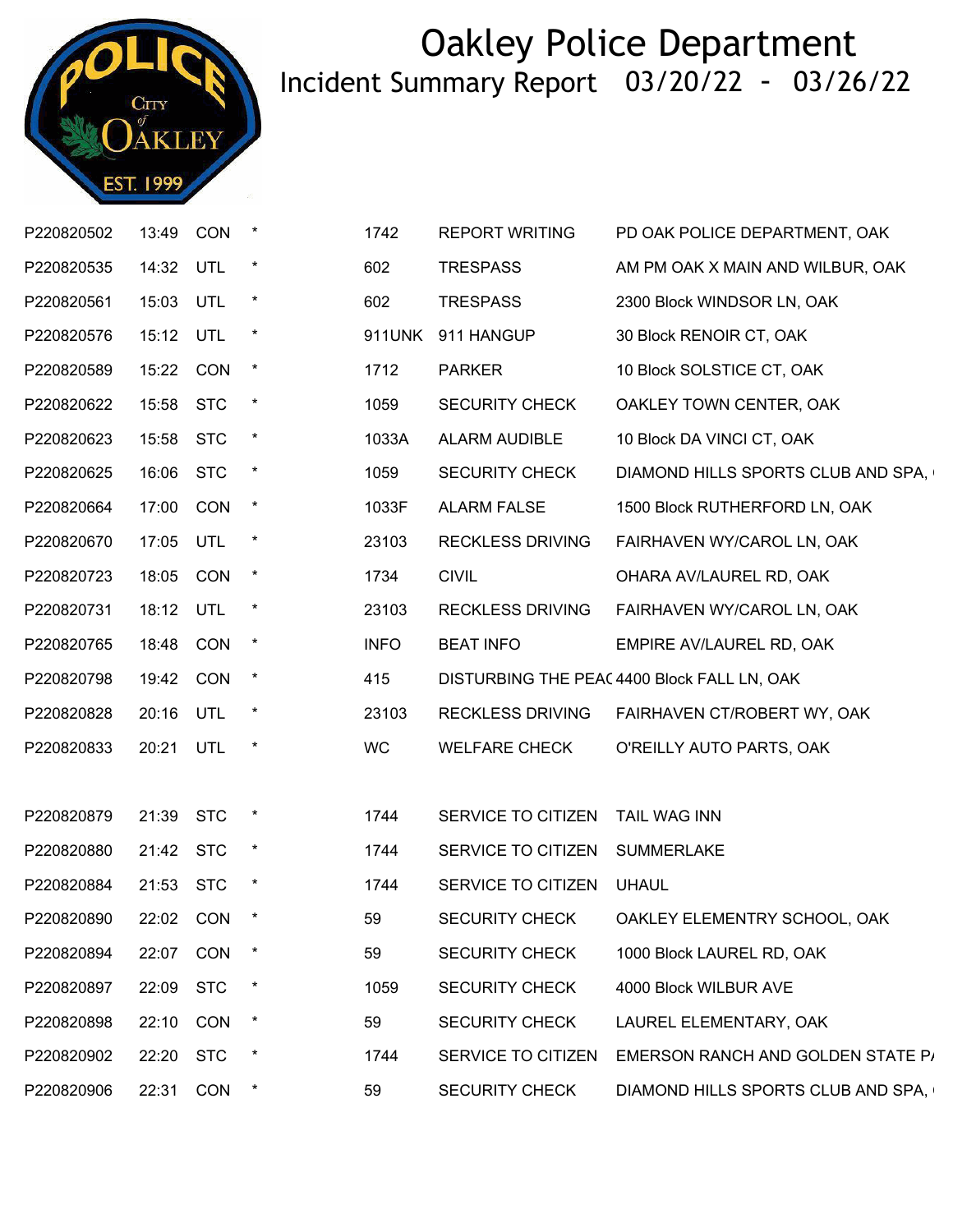

| P220820909              | 22:37     | CON        | $\ast$           | 59           | <b>SECURITY CHECK</b>                   | ALMOND GROVE ELEMENTARY OAK                     |
|-------------------------|-----------|------------|------------------|--------------|-----------------------------------------|-------------------------------------------------|
| P220820912              | 22:42     | UTL        | $\star$          | <b>SSUBJ</b> | <b>SUSPICIOUS SUBJECT Not Available</b> |                                                 |
| P220820918              | 22:54     | CON        | $\ast$           | 1195         | <b>Traffic Stop</b>                     | NORCROSS LN/MAIN ST, OAK                        |
| P220820929              | 23:13     | <b>CON</b> | $\ast$           | 59           | <b>SECURITY CHECK</b>                   | OAKLEY REC CENTER                               |
| P220820934              | 23:19     | <b>STC</b> | $\ast$           | 1059         | <b>SECURITY CHECK</b>                   | 3400 Block MAIN ST, OAK                         |
| P220820936              | 23:19     | <b>STC</b> | $\ast$           | 1744         | SERVICE TO CITIZEN                      | 4700 Block MAIN ST, OAK                         |
| P220820942              | 23:26     | <b>STC</b> | $\ast$           | 1059         | <b>SECURITY CHECK</b>                   | 3100 Block MAIN ST, OAK                         |
| P220820943              | 23:33     | <b>STC</b> | $\star$          | <b>SCIRC</b> |                                         | SUSPICIOUS CIRCUMS SHELL GAS OAK X MAIN, OAK    |
| P220820944              | 23:38     | <b>UTL</b> | $\ast$           | <b>PROM</b>  | PROM SHOOT                              | NEROLY RD/LIVE OAK AV, OAK                      |
|                         |           |            |                  |              |                                         |                                                 |
| 3/24/2022<br>P220830006 | 00:11     | <b>CON</b> | $\ast$           | 1744         | SERVICE TO CITIZEN                      | Not Available                                   |
| P220830009              | 00:20     | <b>RTF</b> | OA220000611      | 459A         | <b>AUTO BURGLARY</b>                    | <b>GLACIER WY/YOSEMITE CR, OAK</b>              |
| P220830012              | 00:30     | CON        | $\star$          | 1738         | <b>OUTSIDE ASSIST</b>                   | 300 Block COOLCREST DR, OAK                     |
| P220830020              | 00:42     | <b>STC</b> | $\ast$           | 1033A        | ALARM AUDIBLE                           | 60 Block CAROL LN, OAK                          |
| P220830024              | 00:54     | <b>UTL</b> | $^\ast$          | 415M         | <b>LOUD MUSIC</b>                       | BURGUNDY DR/CHARDONNAY DR, OAK                  |
| P220830051              | 02:13     | CON        | $\ast$           | 59           | <b>SECURITY CHECK</b>                   | LAUREL FIELDS, OAK                              |
| P220830057              | 02:35     | <b>STC</b> | $\ast$           | 1744         | SERVICE TO CITIZEN                      | 4700 Block MAIN ST, OAK                         |
| P220830062              | 03:10     | <b>STC</b> | $\ast$           | 1059         | <b>SECURITY CHECK</b>                   | 2100 Block LAUREL RD, OAK                       |
| P220830065              | 03:22     | CON        | $\ast$           | 1738         | <b>OUTSIDE ASSIST</b>                   | EB SR 4/LAUREL, ANT                             |
| P220830070              | 03:30     | <b>CON</b> | $\ast$           | 911UNK       | 911 HANGUP                              | 1700 Block GAMAY DR, OAK                        |
| P220830074              | 04:09 UTL |            |                  | <b>SVEH</b>  |                                         | SUSPICIOUS VEHICLE 1400 Block CARPENTER RD, OAK |
| P220830076              | 04:18     | <b>CON</b> |                  | 1744         |                                         | SERVICE TO CITIZEN 400 Block BEAULIEU LN, OAK   |
| P220830084              | 05:05     | <b>RTF</b> | OA220000612 1664 |              |                                         | VIOLATION RESTRAINII 100 Block OXFORD DR, OAK   |
| P220830086              | 05:12     | <b>CON</b> | $\ast$           | 1739         |                                         | SUPPLEMENTAL REPO 1000 Block VINEYARD DR, OAK   |
| P220830089              | 05:24     | <b>STC</b> | *                | 1033A        | ALARM AUDIBLE                           | BLACK BEAR DINER, OAK                           |
| P220830104              | 06:09     | UTL        | $\star$          | 415D         |                                         | DISTURBANCE-DOMES 100 Block OXFORD DR, OAK      |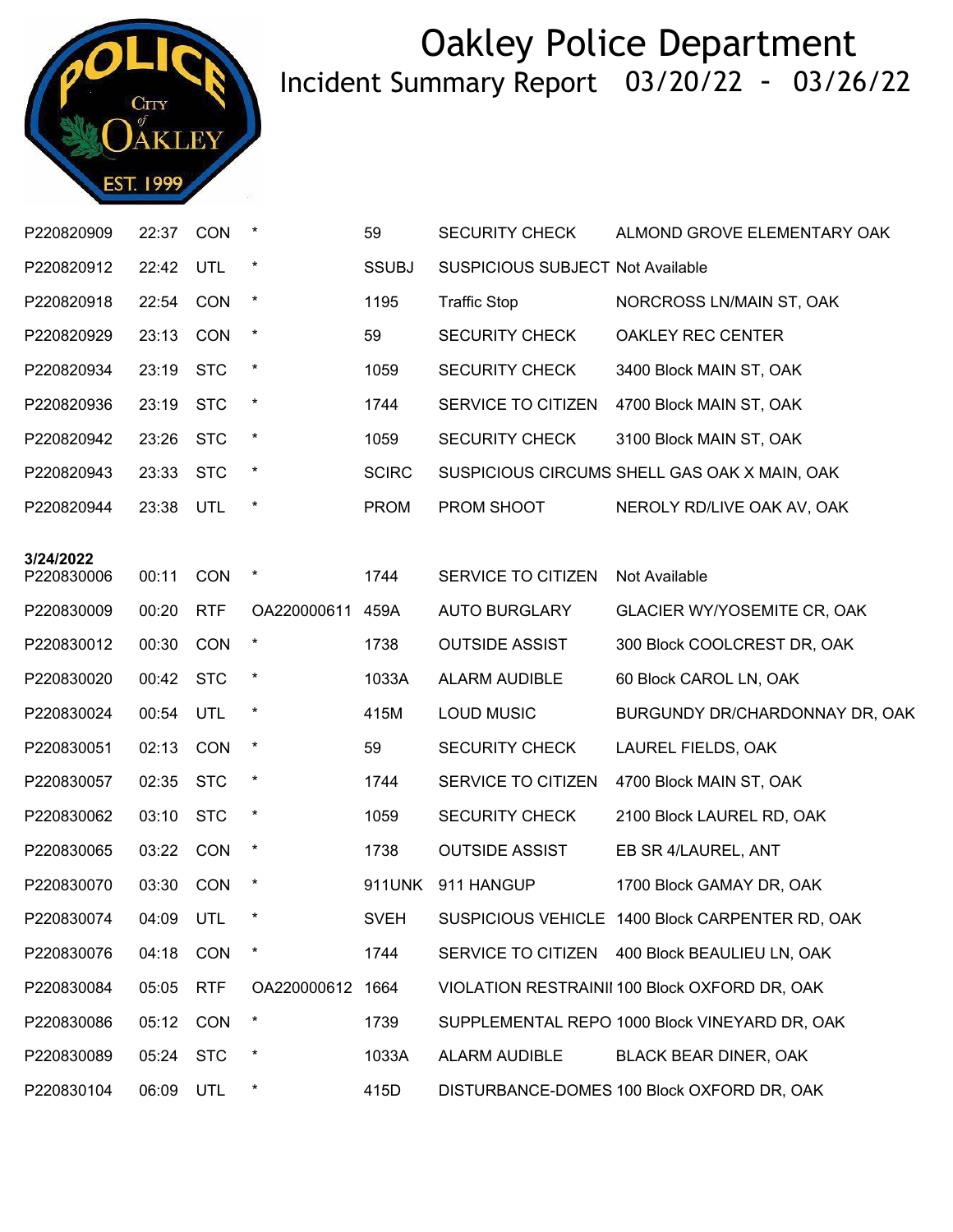

| P220830105 | 06:08     | <b>CON</b>  | $\ast$            | 1744        |                         | SERVICE TO CITIZEN GROCERY OUTLET OAK, OAK     |
|------------|-----------|-------------|-------------------|-------------|-------------------------|------------------------------------------------|
| P220830144 | 07:49     | <b>UTL</b>  | $\ast$            | 1732        |                         | SUSP CIRCUMSTANCE 60 Block CAROL LN, OAK       |
| P220830182 | 08:31     | <b>STC</b>  | $\star$           | 1033F       | <b>ALARM FALSE</b>      | 10 Block BRAMANTE CT, OAK                      |
| P220830189 | 08:35     | <b>CIT</b>  | $\star$           | 1710        | <b>CVC MOVER</b>        | OAKLEY RD/CANOPY LN, OAK                       |
| P220830230 | 09:17 STC |             | $\star$           | 1033F       | <b>ALARM FALSE</b>      | 500 Block MALICOAT AV, OAK                     |
| P220830236 | 09:22 WRN |             | $\star$           |             | PARKER PARKER           | BRAZIL CT/BEECHNUT LN, OAK                     |
|            |           |             |                   |             |                         |                                                |
| P220830293 | 10:11     | <b>UTL</b>  | $\ast$            | <b>SUPP</b> |                         | SUPPLEMENTAL REPORT 3000 Block GRANT RD, OAK   |
| P220830313 | 10:28     | <b>CON</b>  | $\star$           | <b>SVEH</b> |                         | SUSPICIOUS VEHICLE REDWOOD DR/CHIANTI WY, OAK  |
| P220830322 | 10:40     | <b>AIC</b>  | OA220000613 1713P |             |                         | ACCIDENT PROPERTY SELLERS AV/E CYPRESS RD, OAK |
| P220830351 | 11:10 STC |             | $\star$           | <b>ORD</b>  |                         | ORDINANCE VIOLATION GRAVEL PLOT ACF 3RD STREET |
| P220830496 | 13:54 CON |             | $\star$           | 1744        |                         | SERVICE TO CITIZEN 1100 Block DEERPARK RD, OAK |
|            |           |             |                   |             |                         |                                                |
| P220830503 | 14:02     | <b>STC</b>  | $\ast$            | 532         |                         | FRAUD FALSE PRETEN 3900 Block BROWN RD, OAK    |
| P220830515 | 14:19     | <b>RTF</b>  | OA220000615       | 594         | <b>VANDALISM</b>        | 5000 Block MIGUEL DR, OAK                      |
| P220830552 | 15:09     | CON         | $\ast$            | 1744        | SERVICE TO CITIZEN      | STARBUCKS OAK, OAK                             |
| P220830553 | 15:15     | UTL         | $\ast$            | 23103       | <b>RECKLESS DRIVING</b> | FAIRHAVEN CT JEO ROBERT WY, OAK                |
| P220830567 | 15:30     | <b>CON</b>  | $\star$           | 1744        | SERVICE TO CITIZEN      | 4300 Block BEECHNUT LN, OAK                    |
| P220830629 | 16:54     | UTL         | $\ast$            | 602         | <b>TRESPASS</b>         | 60 Block CAROL LN, OAK                         |
| P220830643 | 17:09 CON |             | $\ast$            | 23103       | <b>RECKLESS DRIVING</b> | W SUMMERFIELD CT/FAIRHAVEN WY, OAK             |
| P220830649 | 17:14     | <b>STC</b>  | $\ast$            | 1744        | SERVICE TO CITIZEN      | 6300 Block SELLERS AV, OAK                     |
| P220830671 | 17:41     | <b>CON</b>  |                   | 1712        | <b>PARKER</b>           | 4500 Block LA CASA CT, OAK                     |
| P220830699 | 18:16     | UTL         |                   | 1738        | <b>OUTSIDE ASSIST</b>   | MCDONALDS OAK, OAK                             |
| P220830715 | 18:42     | <b>CON</b>  | $\ast$            | 1732        |                         | SUSP CIRCUMSTANCES LAVENDER WY/SHANNON WY, OAK |
|            |           |             |                   |             |                         |                                                |
| P220830758 |           | 19:35 CON * |                   | <b>CSB</b>  | <b>CIVIL STANDBY</b>    | 1700 Block PONDEROSA DR, OAK                   |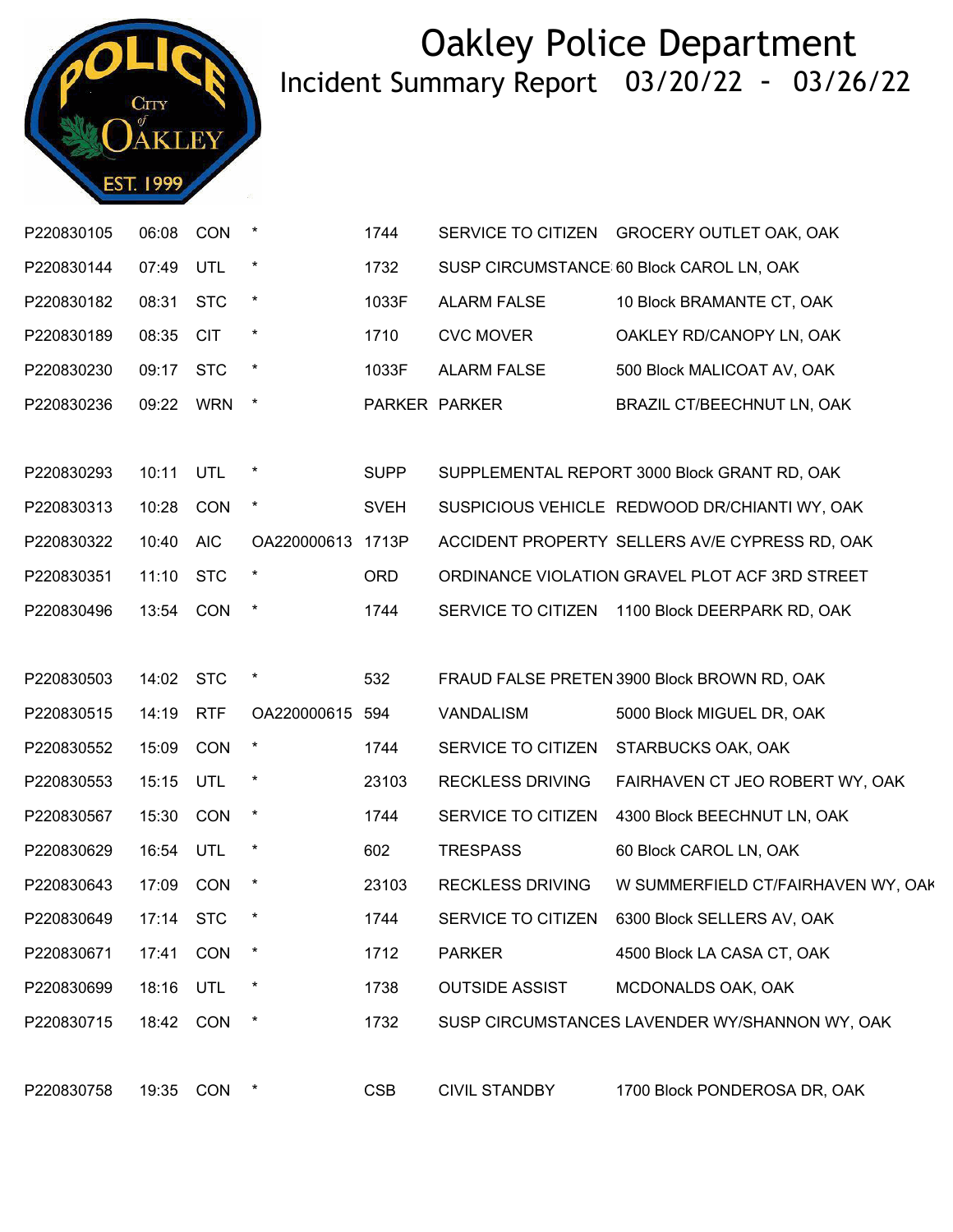

| P220830762 | 19:36     | <b>CON</b> | $\ast$   | 415V  | <b>VERBAL DISPUTE</b>    | 50 Block CAROL LN, OAK                               |
|------------|-----------|------------|----------|-------|--------------------------|------------------------------------------------------|
| P220830766 | 19:38     | <b>STC</b> |          | 1744  | SERVICE TO CITIZEN       | LAUREL RD/MAIN ST, OAK                               |
| P220830797 | 20:19 STC |            | $\star$  | 1744  | SERVICE TO CITIZEN       | 600 Block MILLER DR, OAK                             |
| P220830812 | 20:35     | CON        | $\star$  | 415V  | <b>VERBAL DISPUTE</b>    | 2100 Block MEGAN DR, OAK                             |
| P220830832 | 21:06     | <b>CON</b> | $\star$  | 1744  | SERVICE TO CITIZEN       | 800 Block SHEARWATER WY, OAK                         |
| P220830844 | 21:25 UTL |            | $^\star$ |       | 911UNK 911 HANGUP        | LAS DUNAS AV/LA BREA WY, OAK                         |
| P220830851 | 21:39 STC |            | $\star$  | 1059  | <b>SECURITY CHECK</b>    | RALEYS OAK, OAK                                      |
| P220830852 | 21:44     | <b>STC</b> | $\ast$   | 1744  | SERVICE TO CITIZEN       | TAIL WAG INN                                         |
| P220830853 | 21:46 STC |            | $\ast$   | 1744  | SERVICE TO CITIZEN       | <b>SUMMERLAKE</b>                                    |
| P220830858 | 21:51     | <b>CON</b> | $\star$  | 1713P |                          | ACCIDENT PROPERTY 4300 Block MEHAFFEY WY, OAK        |
| P220830882 | 22:43     | <b>CON</b> | $\star$  | 1744  |                          | SERVICE TO CITIZEN 200 Block DENNIS CT, OAK          |
| P220830894 | 23:15 STC |            | $^\star$ | 1744  | SERVICE TO CITIZEN UHAUL |                                                      |
| P220830898 | 23:19 STC |            | $\star$  | 1744  |                          | SERVICE TO CITIZEN EMERSON RANCH AND GOLDEN STATE P/ |
| 3/25/2022  |           |            |          |       |                          |                                                      |
| P220840005 | 00:15 CIT |            |          |       | PARKER PARKER            | 3RD / E. HOME                                        |
| P220840006 | 00:15     | <b>STC</b> | $^\star$ | 1744  | SERVICE TO CITIZEN       | 4700 Block MAIN ST, OAK                              |
| P220840007 | 00:23     | <b>CIT</b> | $\star$  |       | PARKER PARKER            | 5TH ST / MAIN ST                                     |
| P220840040 | 02:09     | <b>STC</b> | $\star$  | 1744  | SERVICE TO CITIZEN       | SHADY OAK NEIGHBORHOOD                               |
| P220840041 | 02:13 STC |            | $\star$  | 1744  | SERVICE TO CITIZEN       | <b>UHAUL</b>                                         |
| P220840043 | 02:18 STC |            | $\star$  | 1744  | SERVICE TO CITIZEN       | 4700 Block MAIN ST, OAK                              |
| P220840046 | 02:29 STC |            | $\ast$   | 1059  | <b>SECURITY CHECK</b>    | 2400 Block MAIN ST, OAK                              |
| P220840047 | 02:29     | <b>CIT</b> |          |       | PARKER PARKER            | 500 Block 4TH ST, OAK                                |
| P220840050 | 02:34     | <b>CIT</b> | $\ast$   |       | PARKER PARKER            | LAS DUNAS AV/ROSEMARY LN, OAK                        |
| P220840051 | 02:40     | <b>CON</b> | $^\star$ | 59    | <b>SECURITY CHECK</b>    | <b>BAC BANK</b>                                      |
| P220840054 | 02:48     | <b>STC</b> |          | 1059  | <b>SECURITY CHECK</b>    | 3400 Block MAIN STREET                               |
|            |           |            |          |       |                          |                                                      |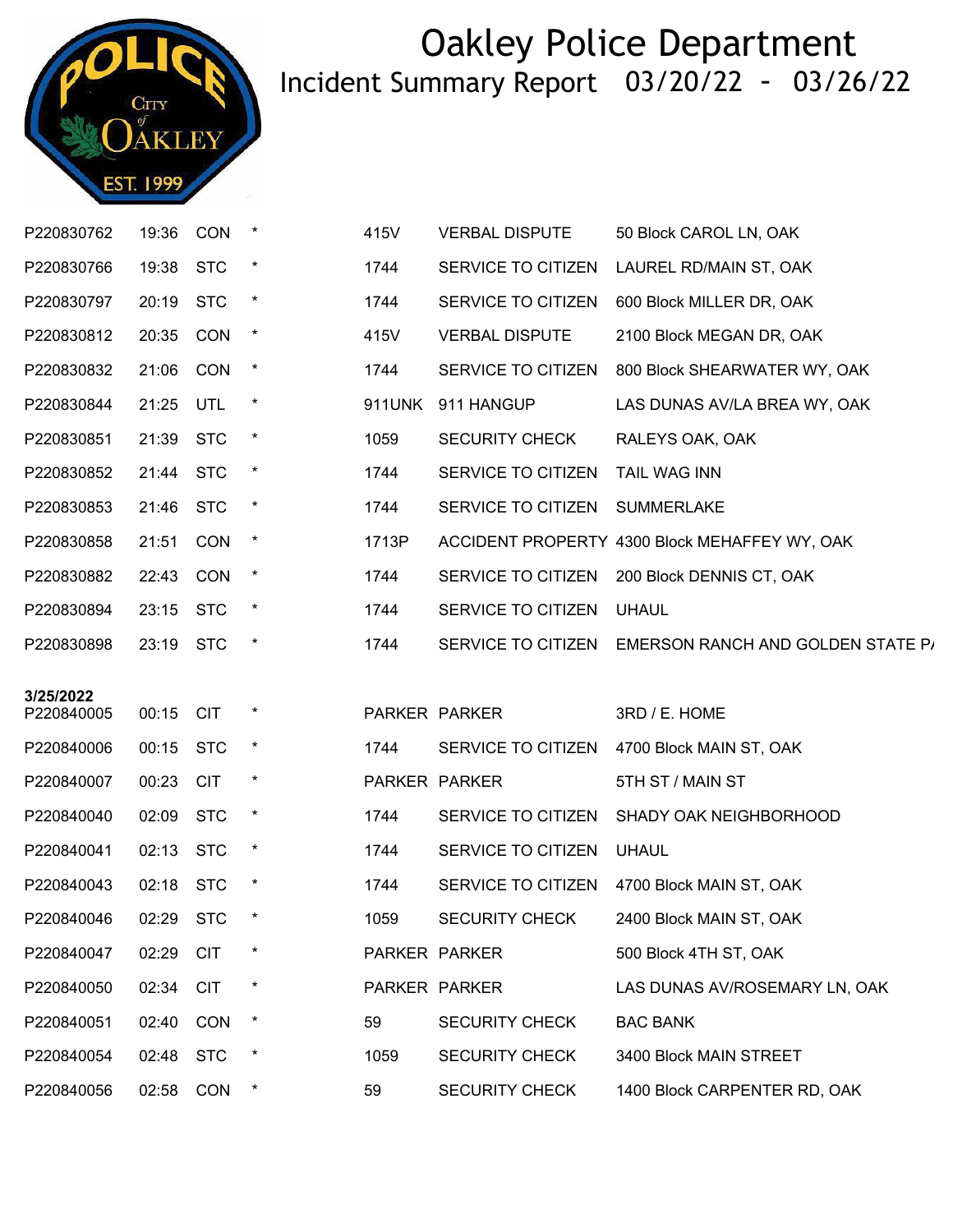

| P220840059 | 03:02 CON |            |                  | 1738C          |                        | OUTSIDE ASSIST CHP ANTIOCH BRIDGE, ANT      |
|------------|-----------|------------|------------------|----------------|------------------------|---------------------------------------------|
| P220840065 | 03:37     | <b>STC</b> | $^\star$         | 1059           | <b>SECURITY CHECK</b>  | <b>DUTCH BROS OAK</b>                       |
| P220840067 | 03:41     | <b>CON</b> | $\star$          | 1744           | SERVICE TO CITIZEN     | 1200 Block SIERRA TRAIL RD, OAK             |
| P220840069 | 03:46 CON |            | $\star$          | 59             | <b>SECURITY CHECK</b>  | DIAMOND HILLS SPORTS CLUB AND SPA,          |
| P220840075 | 04:10 CIT |            | $\star$          |                | PARKER PARKER          | <b>GERANIUM CT</b>                          |
| P220840076 | 04:15 CON |            | $\star$          | 59             | <b>SECURITY CHECK</b>  | FREEDOM HIGH SCHOOL, OAK                    |
| P220840082 | 04:54 STC |            | $\star$          | 1744           | SERVICE TO CITIZEN     | <b>EMERSON RANCH</b>                        |
| P220840083 | 04:57     | <b>CIT</b> | $\star$          |                | PARKER PARKER          | 1000 Block VINEYARD DR, OAK                 |
| P220840107 | 06:42 CON |            | $\star$          | 1744           | SERVICE TO CITIZEN     | 300 Block SHADY OAK DR, OAK                 |
| P220840125 | 07:38 CON |            | $\star$          | C <sub>6</sub> | <b>OUT INVESTIGATE</b> | DEFENDER GRADE RD, PIONEER                  |
| P220840131 | 07:51     | <b>CON</b> | $\star$          | <b>STC</b>     | SERVICE TO CITIZEN     | 1300 Block BYNUM WY, OAK                    |
| P220840144 | 08:09     | <b>RTF</b> | OA220000616 1718 |                | <b>TOW</b>             | 4300 Block MEHAFFEY WY, OAK                 |
| P220840173 | 08:36 CON |            | $\star$          | 1033A          | ALARM AUDIBLE          | 7000 Block GERANIUM DR, OAK                 |
| P220840198 | 09:01     | CON        | $\star$          | 415UG          | UNWANTED GUEST         | 3400 Block MAIN ST, OAK                     |
| P220840200 | 09:03 CIT |            | $\star$          | 1711           | <b>CVC NON MOVER</b>   | <b>EMPIRE/CYPRED</b>                        |
| P220840212 | 09:14 RTF |            | OA220000617 594  |                | VANDALISM              | 1300 Block RUTHERFORD LN, OAK               |
| P220840254 | 10:00     | CON        | $\star$          | 1744           | SERVICE TO CITIZEN     | 200 Block HEARTHSTONE CR, OAK               |
| P220840261 | 10:07     | <b>CON</b> | $\mathbf{\star}$ | 1744           | SERVICE TO CITIZEN     | LAUREL RD/BROWN RD, OAK                     |
| P220840305 | 10:58 CAN |            | $\star$          | 1033F          | <b>ALARM FALSE</b>     | 1900 Block TERESA LN, OAK                   |
| P220840307 | 11:00 CON |            | $\star$          | 1744           | SERVICE TO CITIZEN     | LAUREL RD/BROWN RD, OAK                     |
| P220840309 | 11:00 UTL |            | $\ast$           | 488            | PETTY THEFT            | 1000 Block QUAIL VALLEY RUN, OAK            |
| P220840318 | 11:06 UTL |            |                  | 1744           |                        | SERVICE TO CITIZEN 2100 Block MAIN ST, OAK  |
| P220840349 | 11:39     | <b>WRN</b> |                  | 1124           |                        | ABANDONED VEHICLE 600 Block GLACIER WY, OAK |
| P220840393 | 12:17     | <b>STC</b> |                  | 1744           | SERVICE TO CITIZEN     | 200 Block HEARTHSTONE CR, OAK               |
| P220840406 | 12:30     | <b>RTF</b> | OA220000618 488  |                | PETTY THEFT            | 1400 Block QUAIL VALLEY RUN, OAK            |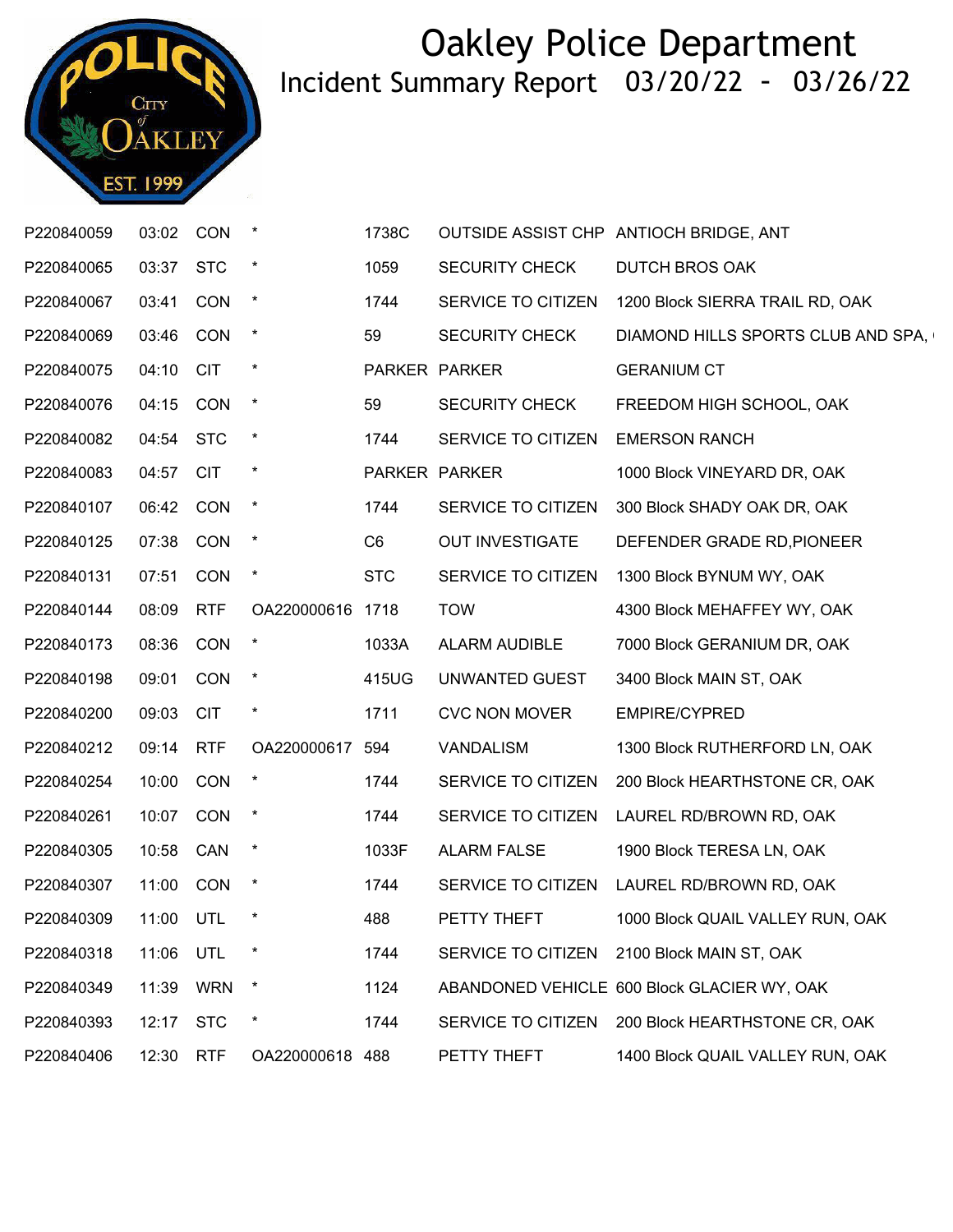

| P220840436 | 12:53 | UTL        | $\ast$           | 415F        | DISTURBANCE-FIGHT        | 4600 Block CHELSEA DR, OAK                      |
|------------|-------|------------|------------------|-------------|--------------------------|-------------------------------------------------|
| P220840461 | 13:39 | <b>CON</b> | $\star$          | 1744        | SERVICE TO CITIZEN       | 2500 Block MAIN ST, OAK                         |
| P220840468 | 13:48 | <b>STC</b> | $\star$          | 1745        | <b>OUT MISC</b>          | 2500 Block ARNOLD DR, MAR                       |
| P220840486 | 13:58 | CON        | $\star$          | 1744        | SERVICE TO CITIZEN       | OHARA PARK SCHOOL, OAK                          |
| P220840504 | 14:14 | <b>RTF</b> | OA220000619 247  |             |                          | SHOOT UNOCCUPIED I 200 Block STONY HILL CR, OAK |
| P220840516 | 14:26 | <b>ARR</b> | OA220000620      | 23152A      | DUI MISD                 | E CYPRESS RD/MAIN ST, OAK                       |
| P220840565 | 15:18 | UTL        | $\ast$           | 370         | PUBLIC NUISANCE          | LUCKY OAK, OAK                                  |
| P220840589 | 15:37 | <b>STC</b> | $\star$          | 1739        |                          | SUPPLEMENTAL REPO GLACIER WY/YOSEMITE CR, OAK   |
| P220840598 | 15:49 | <b>STC</b> | $\star$          | 1033A       | ALARM AUDIBLE            | 30 Block GRAND CANYON CR, OAK                   |
| P220840610 | 16:00 | <b>CON</b> | $\star$          | 488         | PETTY THEFT              | 10 Block ELEVEN OAK, OAK                        |
| P220840656 | 17:03 | <b>CON</b> | $\star$          | 1744        | SERVICE TO CITIZEN       | 600 Block MILLER DR, OAK                        |
|            |       |            |                  |             |                          |                                                 |
|            |       |            |                  |             |                          |                                                 |
| P220840682 | 17:32 | <b>STC</b> | $\star$          | 594         | <b>VANDALISM</b>         | BAYSIDE WY/WATERFORD WY, OAK                    |
| P220840707 | 18:08 | <b>UNF</b> | $\star$          | 23103       | <b>RECKLESS DRIVING</b>  | 1700 Block FAIRHAVEN CT, OAK                    |
| P220840736 | 18:47 | <b>UNF</b> | $\star$          | 23103       | <b>RECKLESS DRIVING</b>  | FAIRHAVEN WY/ROBERT WY, OAK                     |
| P220840755 | 19:11 | <b>CON</b> | $\star$          | 1734        | <b>CIVIL</b>             | 800 Block DUNMORE ST, OAK                       |
| P220840759 | 19:15 | <b>CON</b> | $\star$          | 1124        |                          | ABANDONED VEHICLE LIVE OAK AV/JANE LN, OAK      |
| P220840760 | 19:18 | <b>STC</b> | $\ast$           | 415C        | <b>CIVIL DISTURBANCE</b> | 1600 Block EDGEWOOD DR, OAK                     |
| P220840781 | 19:45 | CON        | $\star$          | <b>SUPP</b> |                          | SUPPLEMENTAL REPO GLACIER WY/YOSEMITE CR, OAK   |
| P220840795 | 20:10 | <b>CON</b> | $\star$          | 1744        |                          | SERVICE TO CITIZEN 2000 Block MAIN ST, OAK      |
| P220840797 | 20:12 | <b>CON</b> | OA220000623 1194 |             | <b>SUBJECT STOP</b>      | 300 Block COOL CREST                            |
| P220840810 | 20:30 | <b>CON</b> | $\ast$           | <b>WC</b>   | <b>WELFARE CHECK</b>     | 300 Block MYRTLE LN, OAK                        |
| P220840825 | 20:53 | CON        | $\ast$           | 1711        | <b>CVC NON MOVER</b>     | <b>MAIN/CYPRESS</b>                             |
| P220840858 | 21:30 | CAN        | $\ast$           | 647C        | <b>PANHANDLING</b>       | CHEVRON OAK X MAIN, OAK                         |
| P220840870 | 21:54 | CON        | $\ast$           | 1710        | <b>CVC MOVER</b>         | EB 4 APPRG SANDCREEK                            |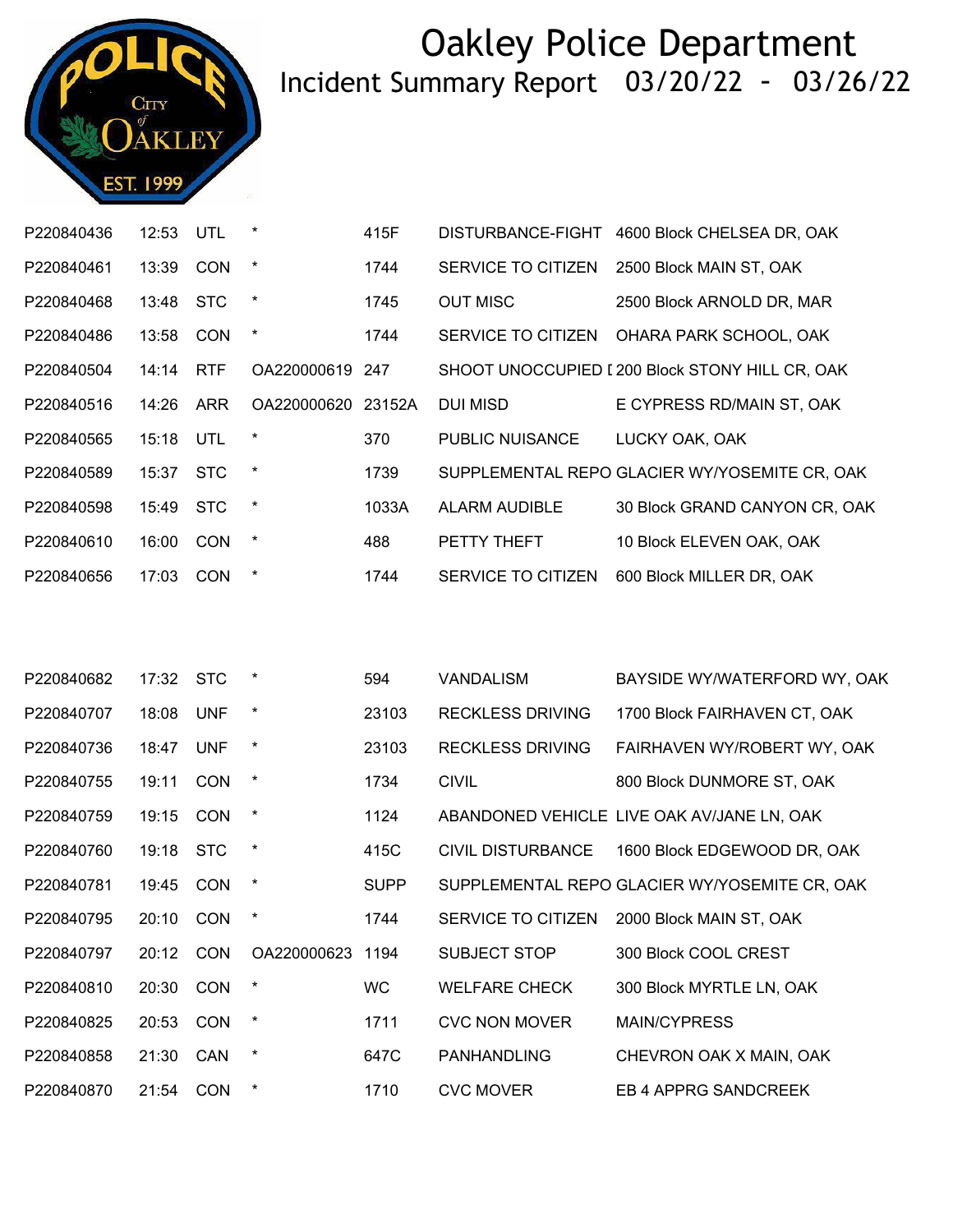

| P220840874 | 21:59 | <b>STC</b> | $^\ast$          | WC             | <b>WELFARE CHECK</b>                | Not Available                                     |
|------------|-------|------------|------------------|----------------|-------------------------------------|---------------------------------------------------|
| P220840885 | 22:14 | <b>CON</b> | $\ast$           | 1744           | SERVICE TO CITIZEN                  | CHEVRON OAK X MAIN, OAK                           |
| 3/26/2022  |       |            |                  |                |                                     |                                                   |
| P220850005 | 00:16 | <b>STC</b> | $\ast$           | <b>SCIRC</b>   |                                     | SUSPICIOUS CIRCUMS 1700 Block ISLETON CT, OAK     |
| P220850025 | 01:11 | <b>CON</b> | OA220000624 1196 |                |                                     | SUSP VEHICLE STOP BEECHNUT LN/ALMONDTREE CR, OAK  |
| P220850035 | 01:39 | <b>CON</b> | $\ast$           | 1719           | SUSP PERSON STOP                    | MAIN/3RD                                          |
| P220850042 | 02:05 | <b>ARR</b> | OA220000625      | 647H           | <b>PROWLER</b>                      | 4300 Block EMPIRE AV, OAK                         |
| P220850068 | 02:57 | <b>CON</b> | $\ast$           | <b>ALPR</b>    | ALPR ACTIVATION INF(WB CYPRESS/MAIN |                                                   |
| P220850070 | 03:05 | <b>CON</b> | $\ast$           | 1736           |                                     | OTHER NON CRIMINAL 100 Block COPPER KNOLL WY, OAK |
| P220850112 | 05:43 | <b>STC</b> | $\ast$           | 415M           | <b>LOUD MUSIC</b>                   | 3000 Block FRANDORAS CR, OAK                      |
| P220850129 | 07:01 | <b>STC</b> | $\star$          | 1739           |                                     | SUPPLEMENTAL REPO 1200 Block SIERRA TRAIL RD, OAK |
| P220850151 | 08:11 | <b>CON</b> | $^\star$         | 1744           | SERVICE TO CITIZEN                  | 400 Block ROCKY MOUNTAIN WY, OAK                  |
| P220850152 | 08:13 | <b>CON</b> | $\ast$           | C <sub>6</sub> | <b>OUT INVESTIGATE</b>              | 4700 Block WILBUR AV                              |
| P220850179 | 08:38 | <b>CON</b> | $\ast$           | 1734           | <b>CIVIL</b>                        | 1300 Block QUAIL VALLEY RUN, OAK                  |
| P220850195 | 09:00 | <b>CON</b> | $\star$          | 1033F          | <b>ALARM FALSE</b>                  | 600 Block CHANDON CT, OAK                         |
| P220850210 | 09:24 | <b>CON</b> | $\ast$           | 1033F          | <b>ALARM FALSE</b>                  | 4600 Block LARIAT LN, OAK                         |
| P220850229 | 09:59 | <b>CON</b> | $\ast$           | 1744           | SERVICE TO CITIZEN                  | 3RD/MAIN                                          |
| P220850258 | 10:31 | <b>STC</b> | $\star$          | 459A           | <b>AUTO BURGLARY</b>                | 4700 Block LA VISTA DR, OAK                       |
| P220850269 | 10:48 | <b>STC</b> | $\ast$           | 1033A          | <b>ALARM AUDIBLE</b>                | 3300 Block MAIN ST, OAK                           |
| P220850272 | 10:50 | UTL        | $\ast$           | 911UNK         | 911 HANGUP                          | 1000 Block NEROLY RD, OAK                         |
| P220850280 | 11:00 | <b>CON</b> | $\ast$           | 1732           |                                     | SUSP CIRCUMSTANCE E CYPRESS RD/KNIGHTSEN AV, OAK  |
| P220850297 | 11:25 | <b>CON</b> | $\ast$           | 1711           | <b>CVC NON MOVER</b>                | MAIN ST/SANDY LN, OAK                             |
| P220850299 | 11:28 | CON        | $\ast$           | 1738           | <b>OUTSIDE ASSIST</b>               | CHEVRON OAK X MAIN BRIDGEHEAD, OAK                |
| P220850310 | 11:39 | CON        | $\ast$           | 1711           | <b>CVC NON MOVER</b>                | MAIN ST/LIVE OAK AV, OAK                          |
| P220850323 | 11:57 | <b>CON</b> | $\ast$           | 1744           | SERVICE TO CITIZEN                  | 1700 Block PONDEROSA DR, OAK                      |
| P220850325 | 11:59 | <b>CIT</b> | $\ast$           | 1710           | <b>CVC MOVER</b>                    | PRESCOTT/PICASSO                                  |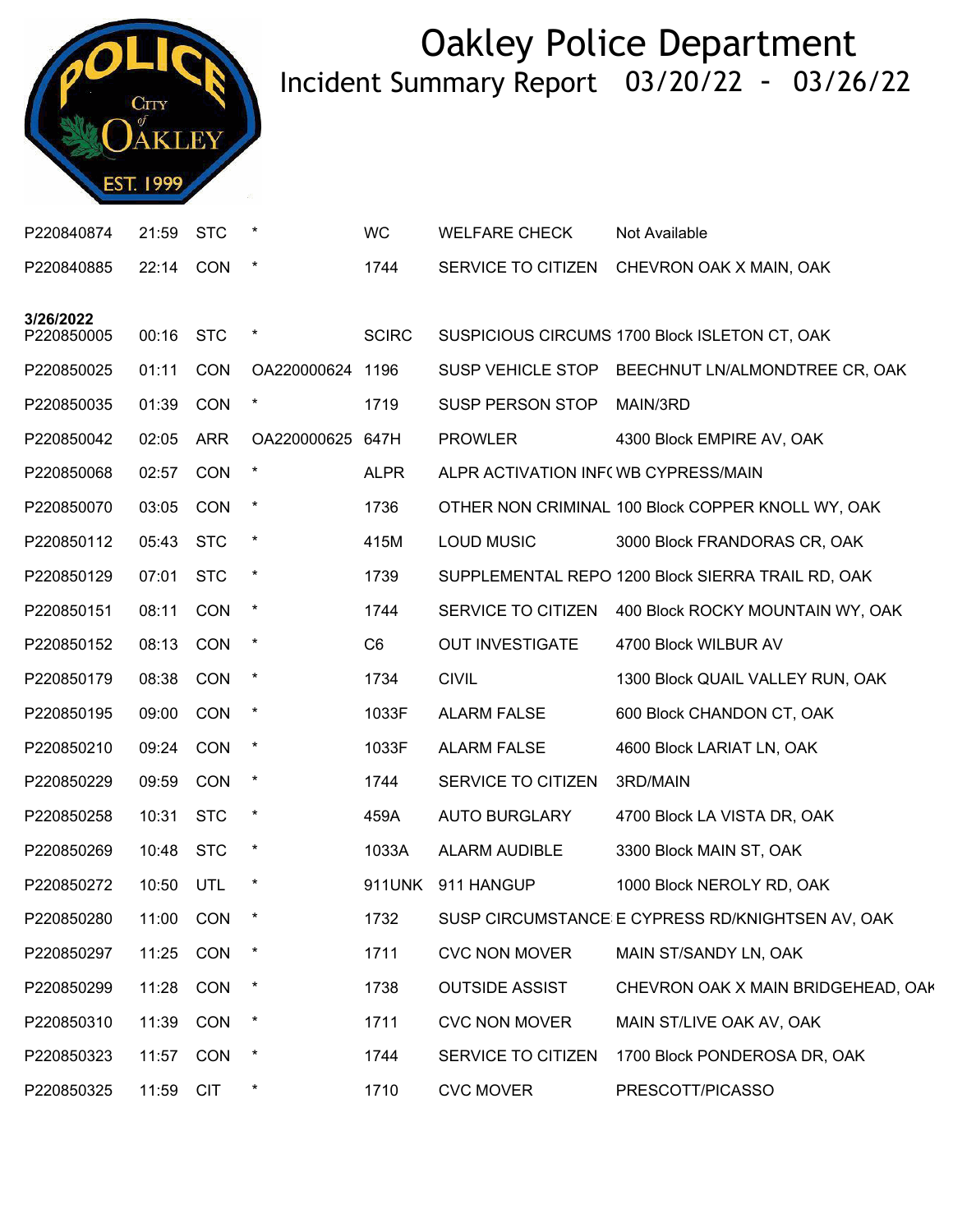

| P220850330 | 12:07 | <b>CIT</b> |                   | 1712         | <b>PARKER</b>           | <b>RUBENS WY</b>                                   |
|------------|-------|------------|-------------------|--------------|-------------------------|----------------------------------------------------|
| P220850334 | 12:13 | <b>CON</b> | $\star$           | 1732         |                         | SUSP CIRCUMSTANCES GROCERY OUTLET OAK, OAK         |
| P220850356 | 12:41 | <b>ARR</b> | OA220000626 594   |              | <b>VANDALISM</b>        | 5300 Block NEROLY RD, OAK                          |
|            |       |            |                   |              |                         |                                                    |
| P220850380 | 13:03 | <b>UNF</b> | $\ast$            | 1033F        | <b>ALARM FALSE</b>      | 900 Block ALMOND DR, OAK                           |
| P220850383 | 13:08 | <b>CON</b> | $\ast$            | 415V         | <b>VERBAL DISPUTE</b>   | 100 Block ONTARIO ST, OAK                          |
| P220850387 | 13:14 | <b>RTF</b> | OA220000628 1713I |              | <b>ACCIDENT INJURY</b>  | AMPM OAK, OAK                                      |
| P220850404 | 13:35 | <b>RTF</b> | OA220000629       | 10851        | <b>VEHICLE THEFT</b>    | 200 Block YELLOW ROSE CR, OAK                      |
| P220850409 | 13:40 | <b>UNF</b> | $\star$           | 1033F        | <b>ALARM FALSE</b>      | 3700 Block FRANK HENGEL WY, OAK                    |
| P220850435 | 14:03 | <b>CON</b> | $\ast$            | 415D         |                         | DISTURBANCE-DOMES 100 Block ALMADEN CT, OAK        |
| P220850436 | 14:05 | UTL        | $\star$           | 23103        | <b>RECKLESS DRIVING</b> | FAIRHAVEN CT/FAIRHAVEN WY, OAK                     |
| P220850470 | 14:59 | CON        | $\star$           | 1710         | <b>CVC MOVER</b>        | 160/WILBUR                                         |
| P220850475 | 15:04 | CON        | $\ast$            | 1711         | <b>CVC NON MOVER</b>    | MAIN ST/NEROLY RD, OAK                             |
| P220850486 | 15:11 | <b>CON</b> | $\star$           | 1744         | SERVICE TO CITIZEN      | PD OAK POLICE DEPARTMENT, OAK                      |
| P220850507 | 15:43 | UTL        | $\star$           | <b>SUPP</b>  |                         | SUPPLEMENTAL REPO 4700 Block MAIN ST, OAK          |
| P220850509 | 15:47 | <b>RTF</b> | OA220000631       | 1732         |                         | SUSP CIRCUMSTANCE 4700 Block HAGAR CT, OAK         |
| P220850512 | 15:51 | <b>RTF</b> | OA220000630 243   |              | <b>BATTERY</b>          | SKIPOLINIS PIZZA OAK, OAK                          |
| P220850537 | 16:36 | <b>UTL</b> | $\ast$            | 1732         |                         | SUSP CIRCUMSTANCE BIG BREAK MARINA, OAK            |
| P220850548 | 16:52 | <b>RTF</b> | OA220000632 2800  |              | <b>FAILURE TO OBEY</b>  | RALEYS OAK, OAK                                    |
| P220850556 | 17:04 | <b>UNF</b> | $\ast$            | <b>SCIRC</b> |                         | SUSPICIOUS CIRCUMSTANCE 30 Block CLEARWOOD PL, OAK |
|            |       |            |                   |              |                         |                                                    |
| P220850580 | 17:44 | <b>STC</b> |                   | 1059         | <b>SECURITY CHECK</b>   | AMPM MAIN/CYPRESS                                  |
| P220850589 | 18:11 | UTL        | $\ast$            | 23103        | <b>RECKLESS DRIVING</b> | RALEYS OAK, OAK                                    |
| P220850594 | 18:21 | UTL        | $\ast$            | <b>OASST</b> | <b>OUTSIDE ASSIST</b>   | 1500 Block E CYPRESS RD, KNI                       |
| P220850597 | 18:23 | <b>CON</b> | $\ast$            | 1744         | SERVICE TO CITIZEN      | 5300 Block NEROLY RD, OAK                          |
| P220850604 | 18:35 | <b>UNF</b> | $\ast$            | 23103        | <b>RECKLESS DRIVING</b> | 1700 Block FAIRHAVEN CT, OAK                       |